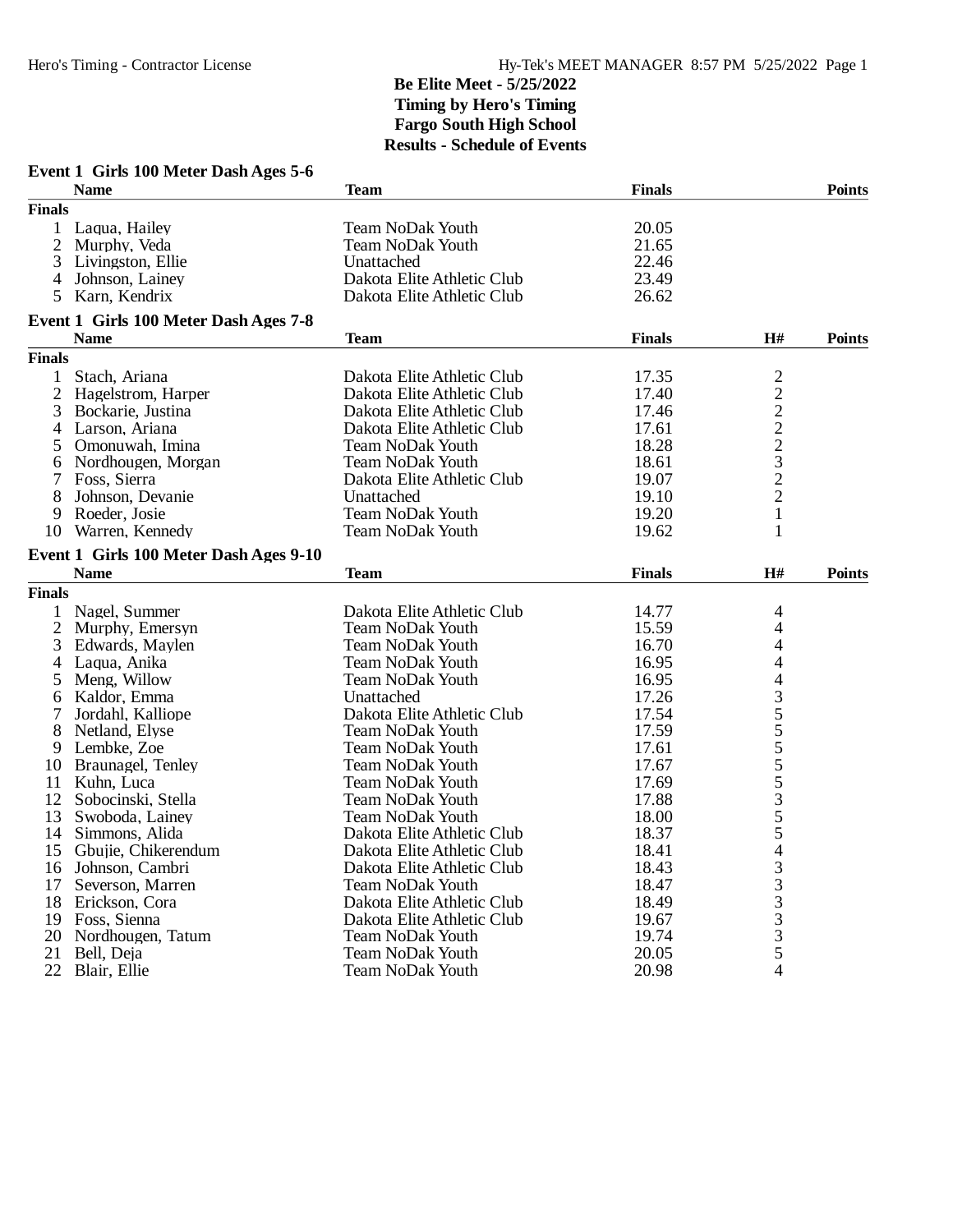# **Event 1 Girls 100 Meter Dash Ages 11-12**

|                | <b>Name</b>                                         | <b>Team</b>                                              | <b>Finals</b> | H#                       | <b>Points</b>                              |
|----------------|-----------------------------------------------------|----------------------------------------------------------|---------------|--------------------------|--------------------------------------------|
| <b>Finals</b>  |                                                     |                                                          |               |                          |                                            |
| 1              | Simek, Olivia                                       | <b>Team NoDak Youth</b>                                  | 14.90         | $\sqrt{ }$               |                                            |
| $\overline{2}$ | Aakre, Natalie                                      | <b>Team NoDak Youth</b>                                  | 15.18         | $\overline{7}$           |                                            |
| 3              | Edwards, Bergen                                     | <b>Team NoDak Youth</b>                                  | 15.36         | 7                        |                                            |
| 4              | Dietrich, Ahlera                                    | <b>Team NoDak Youth</b>                                  | 15.42         | 7                        |                                            |
| 5              | Triepke, Paisley                                    | <b>Team NoDak Youth</b>                                  | 16.54         | 6                        |                                            |
| 6              | Deutsch, Ellie                                      | Dakota Elite Athletic Club                               | 16.73         | 6                        |                                            |
| 7              | Abeln, Kali                                         | <b>Team NoDak Youth</b>                                  | 16.80         | 7                        |                                            |
| 8              | Bell, Darah                                         | <b>Team NoDak Youth</b>                                  | 16.91         | 6                        |                                            |
| 9              | Medd, Selma                                         | <b>Team NoDak Youth</b>                                  | 17.63         | 6                        |                                            |
| 10             | Peterson, Braelyn                                   | <b>Team NoDak Youth</b>                                  | 18.68         | 6                        |                                            |
|                |                                                     |                                                          |               |                          |                                            |
|                | Event 1 Girls 100 Meter Dash Ages 13-14             |                                                          |               |                          |                                            |
|                | <b>Name</b>                                         | <b>Team</b>                                              | <b>Finals</b> | H#                       | <b>Points</b>                              |
| <b>Finals</b>  |                                                     |                                                          |               |                          |                                            |
| 1              | Erickson, Isabelle                                  | Dakota Elite Athletic Club                               | 17.34         | $\overline{7}$           |                                            |
|                | Event 2 Boys 100 Meter Dash Ages 5-6                |                                                          |               |                          |                                            |
|                | <b>Name</b>                                         | <b>Team</b>                                              | <b>Finals</b> | H#                       | <b>Points</b>                              |
| <b>Finals</b>  |                                                     |                                                          |               |                          |                                            |
| 1              | Kaldor, Brock                                       | Unattached                                               | 20.08         | 1                        | 10                                         |
| $\overline{2}$ | Heitkamp, Walter                                    | Dakota Elite Athletic Club                               | 20.77         | 1                        | 8                                          |
| 3              | Huot, Theo                                          | <b>Team NoDak Youth</b>                                  | 20.79         | 1                        | 6                                          |
| 4              | Foss, Shea                                          | Dakota Elite Athletic Club                               | 21.00         | 1                        | 5                                          |
| 5              | Wirth, Logan                                        | <b>Team NoDak Youth</b>                                  | 21.85         | 1                        |                                            |
| 6              | Roeder, Esley                                       | <b>Team NoDak Youth</b>                                  | 23.50         | 1                        | $\begin{array}{c} 4 \\ 3 \\ 2 \end{array}$ |
| 7              | Johnson, Birk                                       | Unattached                                               | 25.91         | 2                        |                                            |
| 8              | Bockarie, Stevan                                    | Dakota Elite Athletic Club                               | 28.12         | $\overline{c}$           | 1                                          |
| 9              | Omonuwah, Aisosa                                    | <b>Team NoDak Youth</b>                                  | 32.01         | 1                        |                                            |
|                |                                                     |                                                          |               |                          |                                            |
|                | Event 2 Boys 100 Meter Dash Ages 7-8<br><b>Name</b> | <b>Team</b>                                              | <b>Finals</b> | H#                       | <b>Points</b>                              |
| <b>Finals</b>  |                                                     |                                                          |               |                          |                                            |
|                |                                                     |                                                          | 17.26         |                          |                                            |
| 1              | Bladow, Charlie                                     | Dakota Elite Athletic Club<br>Dakota Elite Athletic Club | 17.80         | 3                        | 10                                         |
| $\overline{c}$ | McNay, Carter                                       |                                                          |               | 3                        | 8                                          |
| 3              | Rusten, Brooks                                      | Dakota Elite Athletic Club                               | 18.76         | $\overline{\mathcal{L}}$ | 6                                          |
| 4              | Fowler, thomas                                      | Dakota Elite Athletic Club                               | 18.90         | 3                        | 5                                          |
| 5              | Olafson, Drew                                       | <b>Team NoDak Youth</b>                                  | 18.97         |                          | $\overline{\mathcal{L}}$                   |
| 6              | Lovehaug, Micah                                     | <b>Team NoDak Youth</b>                                  | 19.24         | $\frac{2}{2}$            | $\frac{3}{2}$                              |
| 7              | Roberts, Cameron                                    | Unattached                                               | 19.44         |                          |                                            |
|                | 8 Swoboda, Landry                                   | Team NoDak Youth                                         | 19.84         | 3                        |                                            |
| 9              | Dickey, Weston                                      | Dakota Elite Athletic Club                               | 20.02         | $\overline{\mathbf{c}}$  |                                            |
| 10             | Larson, Camden                                      | <b>Team NoDak Youth</b>                                  | 20.41         | 3                        |                                            |
| 11             | Erickson, Hayden                                    | Dakota Elite Athletic Club                               | 20.58         | 3                        |                                            |
| 12             | Coulter, Aiden                                      | <b>Team NoDak Youth</b>                                  | 20.69         | 3                        |                                            |
| 13             | Zuger, Andrew                                       | Dakota Elite Athletic Club                               | 20.84         | $\frac{2}{2}$            |                                            |
| 14             | Sobocinski, Sebastian                               | <b>Team NoDak Youth</b>                                  | 21.35         |                          |                                            |
| 15             | Bell, Judah                                         | <b>Team NoDak Youth</b>                                  | 22.85         | 3                        |                                            |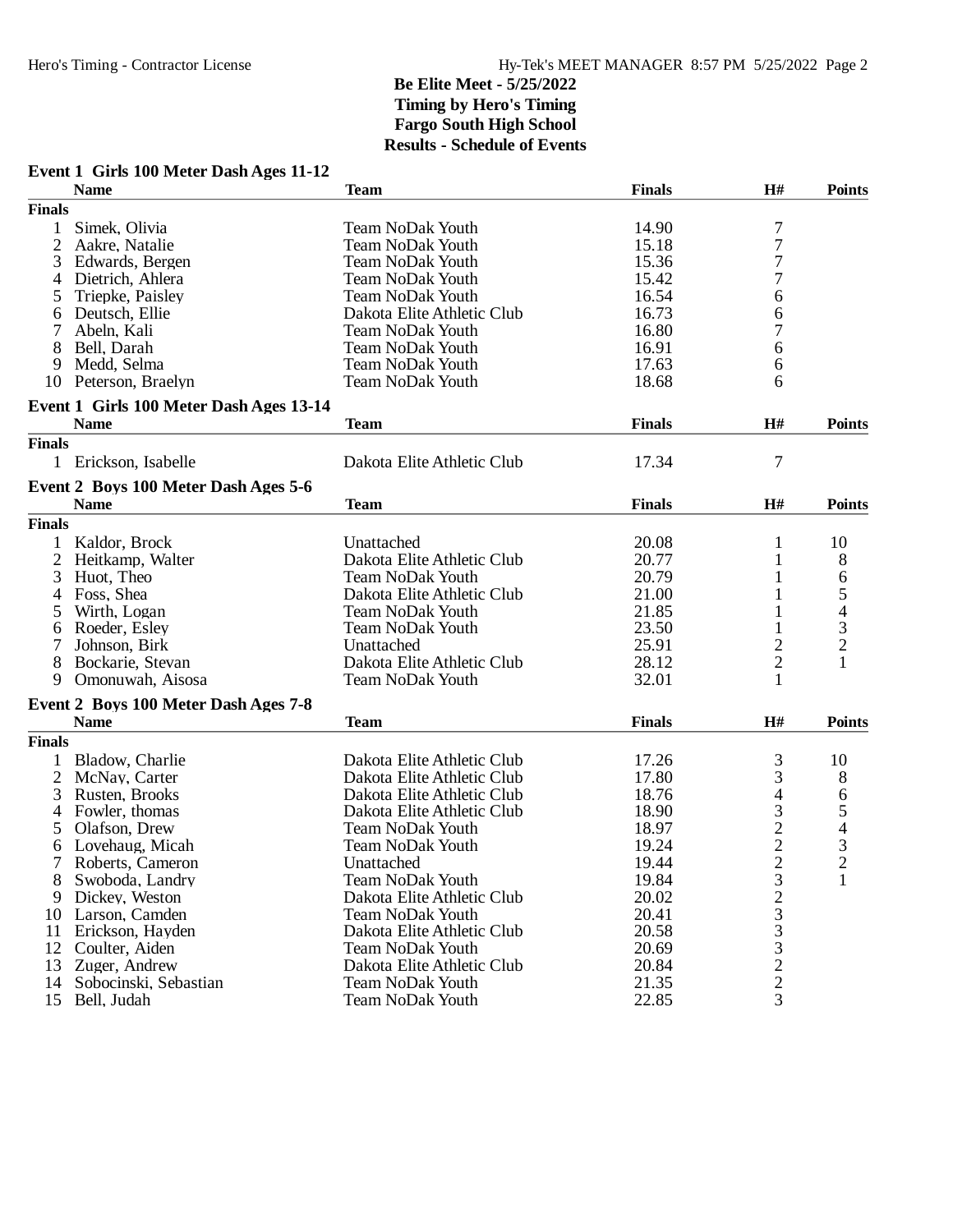# **Event 2 Boys 100 Meter Dash Ages 9-10**

|                | <b>Name</b>                                           | <b>Team</b>                | <b>Finals</b> | H#             | <b>Points</b>                              |
|----------------|-------------------------------------------------------|----------------------------|---------------|----------------|--------------------------------------------|
| <b>Finals</b>  |                                                       |                            |               |                |                                            |
| $\mathbf{1}$   | Roeder, Aksel                                         | <b>Team NoDak Youth</b>    | 15.93         | 4              | 10                                         |
| $\overline{2}$ | Meyer, Lawson                                         | Dakota Elite Athletic Club | 16.43         | 4              | 8                                          |
| 3              | Larson, Peyton                                        | Team NoDak Youth           | 16.51         | 4              | 6                                          |
| 4              | Pennick, Braxtyn                                      | <b>Team NoDak Youth</b>    | 16.65         | 5              | 5                                          |
| 5              | Dombeck, Aiden                                        | Dakota Elite Athletic Club | 16.84         | 4              | $\overline{\mathcal{L}}$                   |
| 6              | Huot, Nixon                                           | <b>Team NoDak Youth</b>    | 16.98         | 4              |                                            |
| 7              | Omulando, Kwame                                       | <b>Team NoDak Youth</b>    | 17.15         | 5              | $\begin{array}{c} 3 \\ 2 \\ 1 \end{array}$ |
| 8              | Spaulding, Zayne                                      | Dakota Elite Athletic Club | 17.70         | $\overline{5}$ |                                            |
| 9              | Elseth, Cruz                                          | Kampeska Track Club        | 17.77         |                |                                            |
| 10             | Larson, Jager                                         | Dakota Elite Athletic Club | 17.81         | 5455           |                                            |
| 11             | Gess, Nathan                                          | Dakota Elite Athletic Club | 19.99         |                |                                            |
|                | 12 Foerster, Miles                                    | Dakota Elite Athletic Club | 20.08         |                |                                            |
|                | 13 Fellman, William                                   | Dakota Elite Athletic Club | 20.96         | 4              |                                            |
|                | Event 2 Boys 100 Meter Dash Ages 11-12                |                            |               |                |                                            |
|                | <b>Name</b>                                           | <b>Team</b>                | <b>Finals</b> | H#             | <b>Points</b>                              |
| <b>Finals</b>  |                                                       |                            |               |                |                                            |
| 1              | Simek, Jackson                                        | <b>Team NoDak Youth</b>    | 14.60         | 6              | 10                                         |
| $\overline{2}$ | Kuhn, Indio                                           | <b>Team NoDak Youth</b>    | 15.96         | 6              | 8                                          |
| 3              | Scheid, Christian                                     | <b>Team NoDak Youth</b>    | 16.01         | 6              | 6                                          |
| 4              | Bergan, Austin                                        | Kampeska Track Club        | 16.75         | 6              | 5                                          |
| 5              | Piela, Elliot                                         | Dakota Elite Athletic Club | 17.30         | 6              | 4                                          |
| 6              | Jordahl, Jeremiah                                     | Dakota Elite Athletic Club | 18.96         | 6              | 3                                          |
| 7              | Stach, Liam                                           | Dakota Elite Athletic Club | 18.99         | 5              | $\overline{c}$                             |
| 8              | Bahr, Aaron                                           | <b>Team NoDak Youth</b>    | 19.18         | 6              | 1                                          |
|                |                                                       |                            |               |                |                                            |
|                | Event 9 Girls 1600 Meter Run Ages 9-10<br><b>Name</b> | <b>Team</b>                | <b>Finals</b> |                | <b>Points</b>                              |
| <b>Finals</b>  |                                                       |                            |               |                |                                            |
|                |                                                       |                            |               |                |                                            |
| 1              | Moen, Laken                                           | <b>Team NoDak Youth</b>    | 7:10.29       |                | 10                                         |
|                | 2 Kaldor, Emma                                        | Unattached                 | 7:12.44       |                | 8                                          |
| 3              | Gates, Greta                                          | Unattached                 | 7:51.67       |                | 6                                          |
| 4              | Ouradnik, Emma                                        | Unattached                 | 8:00.02       |                | 5                                          |
| 5              | Sandy, Ava                                            | <b>Team NoDak Youth</b>    | 8:22.51       |                | $\overline{4}$                             |
| 6              | Foss, Sienna                                          | Dakota Elite Athletic Club | 8:29.42       |                | 3                                          |
|                | Event 9 Girls 1600 Meter Run Ages 11-12               |                            |               |                |                                            |
|                | <b>Name</b>                                           | <b>Team</b>                | <b>Finals</b> |                | <b>Points</b>                              |
| <b>Finals</b>  |                                                       |                            |               |                |                                            |
| 1              | Gess, Lauren                                          | Dakota Elite Athletic Club | 6:34.41       |                | 10                                         |
|                | 2 Herrick, Elizabeth                                  | <b>Team NoDak Youth</b>    | 6:56.39       |                | 8                                          |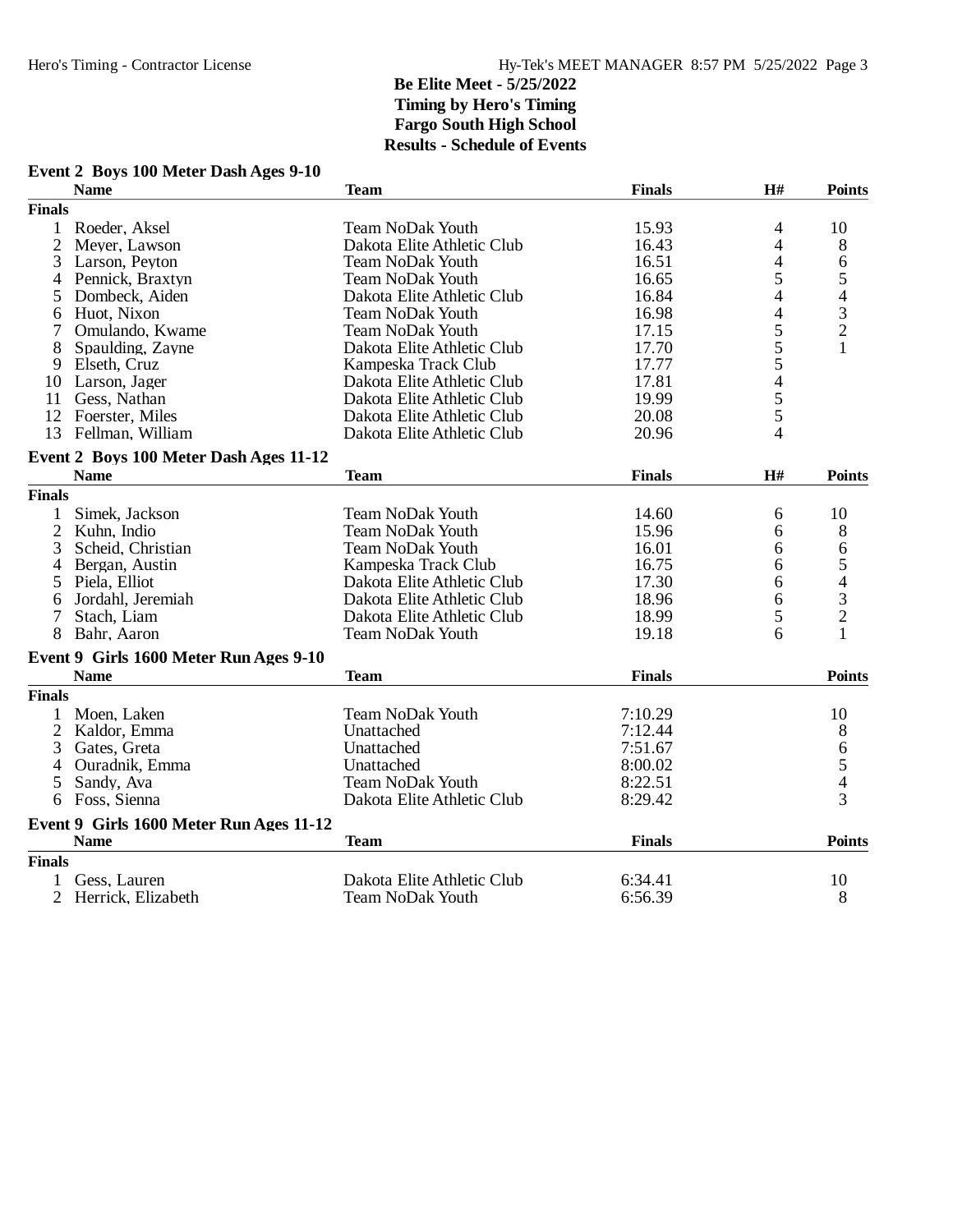|                | Finals  (Event 9 Girls 1600 Meter Run Ages 11-12) |                            |               |              |               |
|----------------|---------------------------------------------------|----------------------------|---------------|--------------|---------------|
|                | <b>Name</b>                                       | Team                       | <b>Finals</b> |              | <b>Points</b> |
| 3              | Atchison, Maci                                    | Dakota Elite Athletic Club | 7:26.31       |              | 6             |
|                | 4 Simmons, Rilo                                   | Dakota Elite Athletic Club | 7:30.53       |              | 5             |
|                | Event 9 Girls 1600 Meter Run Ages 13-14           |                            |               |              |               |
|                | <b>Name</b>                                       | Team                       | <b>Finals</b> |              | <b>Points</b> |
| <b>Finals</b>  |                                                   |                            |               |              |               |
|                | 1 Melby, Isla                                     | Dakota Elite Athletic Club | 6:49.18       |              | 10            |
|                | 2 Erickson, Isabelle                              | Dakota Elite Athletic Club | 8:08.76       |              | 8             |
|                | Event 10 Boys 1600 Meter Run Ages 9-10            |                            |               |              |               |
|                | <b>Name</b>                                       | <b>Team</b>                | <b>Finals</b> |              | <b>Points</b> |
| <b>Finals</b>  |                                                   |                            |               |              |               |
| 1              | Mack, Macade                                      | <b>Team NoDak Youth</b>    | 6:29.60       |              | 10            |
| $\overline{2}$ | Spaulding, Zayne                                  | Dakota Elite Athletic Club | 7:16.51       |              | 8             |
|                | 3 Piatz, Easton                                   | Unattached                 | 7:29.35       |              | 6             |
|                | Event 10 Boys 1600 Meter Run Ages 11-12           |                            |               |              |               |
|                | <b>Name</b>                                       | Team                       | <b>Finals</b> |              | <b>Points</b> |
| <b>Finals</b>  |                                                   |                            |               |              |               |
| 1              | Sandy, William                                    | <b>Team NoDak Youth</b>    | 5:59.27       |              | 10            |
| $\overline{2}$ | Brachman, Jack                                    | <b>Team NoDak Youth</b>    | 6:17.39       |              | 8             |
|                | 3 Piela, Elliot                                   | Dakota Elite Athletic Club | 6:52.29       |              | 6             |
|                | Event 10 Boys 1600 Meter Run Ages 13-14           |                            |               |              |               |
|                | <b>Name</b>                                       | Team                       | <b>Finals</b> |              | <b>Points</b> |
| <b>Finals</b>  |                                                   |                            |               |              |               |
|                | 1 Hennings, Aidan                                 | <b>Team NoDak Youth</b>    | 5:48.22       |              | 10            |
|                | 2 Olafson, Grady                                  | <b>Team NoDak Youth</b>    | 6:16.02       |              | 8             |
|                | Event 5 Girls 400 Meter Dash Ages 5-6             |                            |               |              |               |
|                | <b>Name</b>                                       | <b>Team</b>                | <b>Finals</b> |              | <b>Points</b> |
| <b>Finals</b>  |                                                   |                            |               |              |               |
|                | 1 Livingston, Ellie                               | Unattached                 | 1:59.18       |              |               |
| $\overline{2}$ | Johnson, Lainey                                   | Dakota Elite Athletic Club | 2:01.33       |              |               |
| 3              | Karn, Kendrix                                     | Dakota Elite Athletic Club | 2:16.23       |              |               |
|                | Event 5 Girls 400 Meter Dash Ages 7-8             |                            |               |              |               |
|                | <b>Name</b>                                       | <b>Team</b>                | <b>Finals</b> | H#           | <b>Points</b> |
| <b>Finals</b>  |                                                   |                            |               |              |               |
| 1              | Omonuwah, Imina                                   | <b>Team NoDak Youth</b>    | 1:35.11       | $\mathbf{1}$ |               |
| $\overline{2}$ | Stach, Ariana                                     | Dakota Elite Athletic Club | 1:39.92       | 1            |               |
| 3              | Gates, Haley                                      | Unattached                 | 1:40.95       | 1            |               |
| 4              | Foss, Sierra                                      | Dakota Elite Athletic Club | 1:40.96       |              |               |
| 5              | Johnson, Devanie                                  | Unattached                 | 1:41.01       |              |               |
| 6              | Bockarie, Justina                                 | Dakota Elite Athletic Club | 1:56.92       | 2            |               |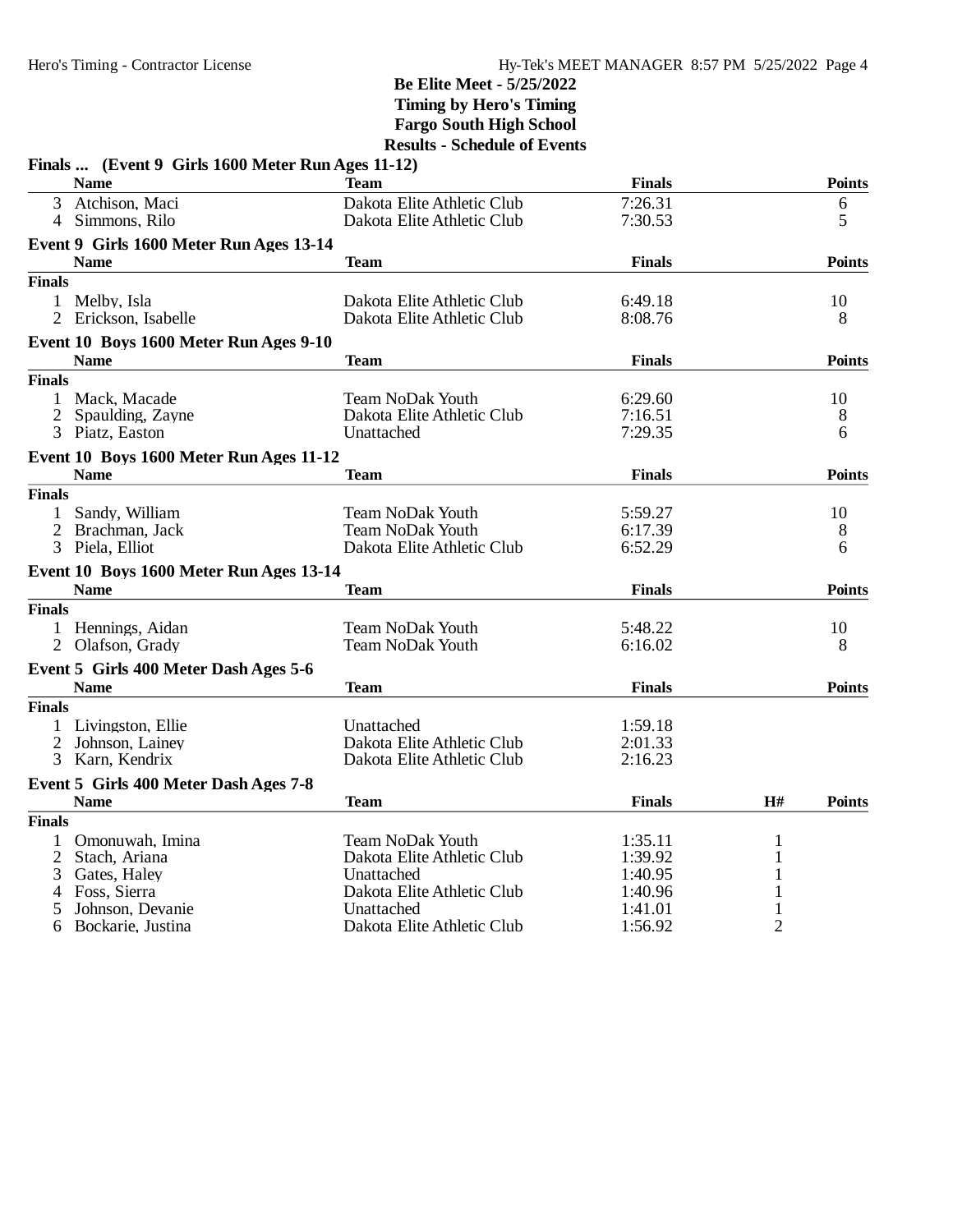### **Event 5 Girls 400 Meter Dash Ages 9-10**

| <b>Finals</b><br>2322232233<br>Nagel, Summer<br>Dakota Elite Athletic Club<br>1:09.07<br>1<br>2<br>Lembke, Zoe<br><b>Team NoDak Youth</b><br>1:24.59<br>3<br>Aakre, Morgan<br><b>Team NoDak Youth</b><br>1:25.09<br>Haman, Kiera<br><b>Team NoDak Youth</b><br>1:26.17<br>4<br>1:27.20<br>5<br>Moen, Laken<br><b>Team NoDak Youth</b><br>1:27.89<br>Laqua, Anika<br><b>Team NoDak Youth</b><br>6<br>1:31.47<br>Sobocinski, Stella<br><b>Team NoDak Youth</b><br>1:32.30<br>8<br>Wilcox, Quinnley<br><b>Team NoDak Youth</b><br>Gates, Greta<br>1:34.56<br>9<br>Unattached<br>Ouradnik, Emma<br>Unattached<br>1:36.79<br>10<br>Event 5 Girls 400 Meter Dash Ages 11-12<br><b>Name</b><br>H#<br><b>Team</b><br><b>Finals</b><br><b>Points</b><br><b>Finals</b><br>Nelson, Jayden<br><b>Team NoDak Youth</b><br>1:11.94<br>4<br>$\overline{c}$<br>$\overline{\mathcal{L}}$<br>Laqua, Jocelyn<br><b>Team NoDak Youth</b><br>1:19.00<br>$\frac{3}{3}$<br>3<br>Liebl, Hannah<br><b>Team NoDak Youth</b><br>1:21.67<br>Deutsch, Sophie<br>Dakota Elite Athletic Club<br>1:22.30<br>4<br>4<br>5<br>Abeln, Kali<br><b>Team NoDak Youth</b><br>1:24.70<br>$\overline{\mathcal{L}}$<br><b>Team NoDak Youth</b><br>Larson, Tayla<br>1:26.14<br>6<br>3<br>Medd, Selma<br><b>Team NoDak Youth</b><br>1:26.49<br>7<br>3<br>8<br>Simmons, Rilo<br>Dakota Elite Athletic Club<br>1:29.83<br>Event 5 Girls 400 Meter Dash Ages 13-14<br><b>Name</b><br><b>Finals</b><br>H#<br><b>Points</b><br><b>Team</b><br><b>Finals</b><br><b>Team NoDak Youth</b><br>Riedinger, Lucia<br>1:14.78<br>4<br>Dakota Elite Athletic Club<br>2<br>Welsch, Molly<br>1:18.79<br>4<br>Reppe, Kira<br>4<br>3<br>Kampeska Track Club<br>1:19.72<br>Roberts, Sophia<br>1:26.45<br>4<br>Kampeska Track Club<br>4<br>Event 6 Boys 400 Meter Dash Ages 5-6<br><b>Name</b><br><b>Team</b><br><b>Finals</b><br><b>Points</b><br><b>Finals</b><br>1 Huot, Theo<br><b>Team NoDak Youth</b><br>1:39.45<br>Aakre, Isaac<br>Unattached<br>2:04.81<br>Event 6 Boys 400 Meter Dash Ages 7-8<br><b>Name</b><br>H#<br><b>Team</b><br><b>Finals</b><br><b>Points</b><br><b>Finals</b><br>Dakota Elite Athletic Club<br>1:29.66<br>McNay, Carter<br>1<br>1:32.75<br>2<br>Rusten, Brooks<br>Dakota Elite Athletic Club<br>1<br>3<br>Merihy, Gage<br>Dakota Elite Athletic Club<br>1:33.60<br>1<br>2<br><b>Team NoDak Youth</b><br>1:36.09<br>Riedinger, Cullen<br>4<br>5<br>Ouradnik, Harris<br>Unattached<br>1:38.15<br>1<br>Dakota Elite Athletic Club<br>1:39.60<br>Erickson, Hayden<br>1<br>6<br>$\sqrt{2}$<br>1:40.49<br>7<br>Chaffee, Jude<br>Dakota Elite Athletic Club<br>8<br>Piela, Julien<br>Dakota Elite Athletic Club<br>1:48.97<br>1 | <b>Name</b> | <b>Team</b> | <b>Finals</b> | H# | <b>Points</b> |
|------------------------------------------------------------------------------------------------------------------------------------------------------------------------------------------------------------------------------------------------------------------------------------------------------------------------------------------------------------------------------------------------------------------------------------------------------------------------------------------------------------------------------------------------------------------------------------------------------------------------------------------------------------------------------------------------------------------------------------------------------------------------------------------------------------------------------------------------------------------------------------------------------------------------------------------------------------------------------------------------------------------------------------------------------------------------------------------------------------------------------------------------------------------------------------------------------------------------------------------------------------------------------------------------------------------------------------------------------------------------------------------------------------------------------------------------------------------------------------------------------------------------------------------------------------------------------------------------------------------------------------------------------------------------------------------------------------------------------------------------------------------------------------------------------------------------------------------------------------------------------------------------------------------------------------------------------------------------------------------------------------------------------------------------------------------------------------------------------------------------------------------------------------------------------------------------------------------------------------------------------------------------------------------------------------------------------------------------------------------------------------------------------------------------------------------------------------------------------------------------------------------------------------------------------------------------------------------------------------------------------------------------------------------------------------------|-------------|-------------|---------------|----|---------------|
|                                                                                                                                                                                                                                                                                                                                                                                                                                                                                                                                                                                                                                                                                                                                                                                                                                                                                                                                                                                                                                                                                                                                                                                                                                                                                                                                                                                                                                                                                                                                                                                                                                                                                                                                                                                                                                                                                                                                                                                                                                                                                                                                                                                                                                                                                                                                                                                                                                                                                                                                                                                                                                                                                          |             |             |               |    |               |
|                                                                                                                                                                                                                                                                                                                                                                                                                                                                                                                                                                                                                                                                                                                                                                                                                                                                                                                                                                                                                                                                                                                                                                                                                                                                                                                                                                                                                                                                                                                                                                                                                                                                                                                                                                                                                                                                                                                                                                                                                                                                                                                                                                                                                                                                                                                                                                                                                                                                                                                                                                                                                                                                                          |             |             |               |    |               |
|                                                                                                                                                                                                                                                                                                                                                                                                                                                                                                                                                                                                                                                                                                                                                                                                                                                                                                                                                                                                                                                                                                                                                                                                                                                                                                                                                                                                                                                                                                                                                                                                                                                                                                                                                                                                                                                                                                                                                                                                                                                                                                                                                                                                                                                                                                                                                                                                                                                                                                                                                                                                                                                                                          |             |             |               |    |               |
|                                                                                                                                                                                                                                                                                                                                                                                                                                                                                                                                                                                                                                                                                                                                                                                                                                                                                                                                                                                                                                                                                                                                                                                                                                                                                                                                                                                                                                                                                                                                                                                                                                                                                                                                                                                                                                                                                                                                                                                                                                                                                                                                                                                                                                                                                                                                                                                                                                                                                                                                                                                                                                                                                          |             |             |               |    |               |
|                                                                                                                                                                                                                                                                                                                                                                                                                                                                                                                                                                                                                                                                                                                                                                                                                                                                                                                                                                                                                                                                                                                                                                                                                                                                                                                                                                                                                                                                                                                                                                                                                                                                                                                                                                                                                                                                                                                                                                                                                                                                                                                                                                                                                                                                                                                                                                                                                                                                                                                                                                                                                                                                                          |             |             |               |    |               |
|                                                                                                                                                                                                                                                                                                                                                                                                                                                                                                                                                                                                                                                                                                                                                                                                                                                                                                                                                                                                                                                                                                                                                                                                                                                                                                                                                                                                                                                                                                                                                                                                                                                                                                                                                                                                                                                                                                                                                                                                                                                                                                                                                                                                                                                                                                                                                                                                                                                                                                                                                                                                                                                                                          |             |             |               |    |               |
|                                                                                                                                                                                                                                                                                                                                                                                                                                                                                                                                                                                                                                                                                                                                                                                                                                                                                                                                                                                                                                                                                                                                                                                                                                                                                                                                                                                                                                                                                                                                                                                                                                                                                                                                                                                                                                                                                                                                                                                                                                                                                                                                                                                                                                                                                                                                                                                                                                                                                                                                                                                                                                                                                          |             |             |               |    |               |
|                                                                                                                                                                                                                                                                                                                                                                                                                                                                                                                                                                                                                                                                                                                                                                                                                                                                                                                                                                                                                                                                                                                                                                                                                                                                                                                                                                                                                                                                                                                                                                                                                                                                                                                                                                                                                                                                                                                                                                                                                                                                                                                                                                                                                                                                                                                                                                                                                                                                                                                                                                                                                                                                                          |             |             |               |    |               |
|                                                                                                                                                                                                                                                                                                                                                                                                                                                                                                                                                                                                                                                                                                                                                                                                                                                                                                                                                                                                                                                                                                                                                                                                                                                                                                                                                                                                                                                                                                                                                                                                                                                                                                                                                                                                                                                                                                                                                                                                                                                                                                                                                                                                                                                                                                                                                                                                                                                                                                                                                                                                                                                                                          |             |             |               |    |               |
|                                                                                                                                                                                                                                                                                                                                                                                                                                                                                                                                                                                                                                                                                                                                                                                                                                                                                                                                                                                                                                                                                                                                                                                                                                                                                                                                                                                                                                                                                                                                                                                                                                                                                                                                                                                                                                                                                                                                                                                                                                                                                                                                                                                                                                                                                                                                                                                                                                                                                                                                                                                                                                                                                          |             |             |               |    |               |
|                                                                                                                                                                                                                                                                                                                                                                                                                                                                                                                                                                                                                                                                                                                                                                                                                                                                                                                                                                                                                                                                                                                                                                                                                                                                                                                                                                                                                                                                                                                                                                                                                                                                                                                                                                                                                                                                                                                                                                                                                                                                                                                                                                                                                                                                                                                                                                                                                                                                                                                                                                                                                                                                                          |             |             |               |    |               |
|                                                                                                                                                                                                                                                                                                                                                                                                                                                                                                                                                                                                                                                                                                                                                                                                                                                                                                                                                                                                                                                                                                                                                                                                                                                                                                                                                                                                                                                                                                                                                                                                                                                                                                                                                                                                                                                                                                                                                                                                                                                                                                                                                                                                                                                                                                                                                                                                                                                                                                                                                                                                                                                                                          |             |             |               |    |               |
|                                                                                                                                                                                                                                                                                                                                                                                                                                                                                                                                                                                                                                                                                                                                                                                                                                                                                                                                                                                                                                                                                                                                                                                                                                                                                                                                                                                                                                                                                                                                                                                                                                                                                                                                                                                                                                                                                                                                                                                                                                                                                                                                                                                                                                                                                                                                                                                                                                                                                                                                                                                                                                                                                          |             |             |               |    |               |
|                                                                                                                                                                                                                                                                                                                                                                                                                                                                                                                                                                                                                                                                                                                                                                                                                                                                                                                                                                                                                                                                                                                                                                                                                                                                                                                                                                                                                                                                                                                                                                                                                                                                                                                                                                                                                                                                                                                                                                                                                                                                                                                                                                                                                                                                                                                                                                                                                                                                                                                                                                                                                                                                                          |             |             |               |    |               |
|                                                                                                                                                                                                                                                                                                                                                                                                                                                                                                                                                                                                                                                                                                                                                                                                                                                                                                                                                                                                                                                                                                                                                                                                                                                                                                                                                                                                                                                                                                                                                                                                                                                                                                                                                                                                                                                                                                                                                                                                                                                                                                                                                                                                                                                                                                                                                                                                                                                                                                                                                                                                                                                                                          |             |             |               |    |               |
|                                                                                                                                                                                                                                                                                                                                                                                                                                                                                                                                                                                                                                                                                                                                                                                                                                                                                                                                                                                                                                                                                                                                                                                                                                                                                                                                                                                                                                                                                                                                                                                                                                                                                                                                                                                                                                                                                                                                                                                                                                                                                                                                                                                                                                                                                                                                                                                                                                                                                                                                                                                                                                                                                          |             |             |               |    |               |
|                                                                                                                                                                                                                                                                                                                                                                                                                                                                                                                                                                                                                                                                                                                                                                                                                                                                                                                                                                                                                                                                                                                                                                                                                                                                                                                                                                                                                                                                                                                                                                                                                                                                                                                                                                                                                                                                                                                                                                                                                                                                                                                                                                                                                                                                                                                                                                                                                                                                                                                                                                                                                                                                                          |             |             |               |    |               |
|                                                                                                                                                                                                                                                                                                                                                                                                                                                                                                                                                                                                                                                                                                                                                                                                                                                                                                                                                                                                                                                                                                                                                                                                                                                                                                                                                                                                                                                                                                                                                                                                                                                                                                                                                                                                                                                                                                                                                                                                                                                                                                                                                                                                                                                                                                                                                                                                                                                                                                                                                                                                                                                                                          |             |             |               |    |               |
|                                                                                                                                                                                                                                                                                                                                                                                                                                                                                                                                                                                                                                                                                                                                                                                                                                                                                                                                                                                                                                                                                                                                                                                                                                                                                                                                                                                                                                                                                                                                                                                                                                                                                                                                                                                                                                                                                                                                                                                                                                                                                                                                                                                                                                                                                                                                                                                                                                                                                                                                                                                                                                                                                          |             |             |               |    |               |
|                                                                                                                                                                                                                                                                                                                                                                                                                                                                                                                                                                                                                                                                                                                                                                                                                                                                                                                                                                                                                                                                                                                                                                                                                                                                                                                                                                                                                                                                                                                                                                                                                                                                                                                                                                                                                                                                                                                                                                                                                                                                                                                                                                                                                                                                                                                                                                                                                                                                                                                                                                                                                                                                                          |             |             |               |    |               |
|                                                                                                                                                                                                                                                                                                                                                                                                                                                                                                                                                                                                                                                                                                                                                                                                                                                                                                                                                                                                                                                                                                                                                                                                                                                                                                                                                                                                                                                                                                                                                                                                                                                                                                                                                                                                                                                                                                                                                                                                                                                                                                                                                                                                                                                                                                                                                                                                                                                                                                                                                                                                                                                                                          |             |             |               |    |               |
|                                                                                                                                                                                                                                                                                                                                                                                                                                                                                                                                                                                                                                                                                                                                                                                                                                                                                                                                                                                                                                                                                                                                                                                                                                                                                                                                                                                                                                                                                                                                                                                                                                                                                                                                                                                                                                                                                                                                                                                                                                                                                                                                                                                                                                                                                                                                                                                                                                                                                                                                                                                                                                                                                          |             |             |               |    |               |
|                                                                                                                                                                                                                                                                                                                                                                                                                                                                                                                                                                                                                                                                                                                                                                                                                                                                                                                                                                                                                                                                                                                                                                                                                                                                                                                                                                                                                                                                                                                                                                                                                                                                                                                                                                                                                                                                                                                                                                                                                                                                                                                                                                                                                                                                                                                                                                                                                                                                                                                                                                                                                                                                                          |             |             |               |    |               |
|                                                                                                                                                                                                                                                                                                                                                                                                                                                                                                                                                                                                                                                                                                                                                                                                                                                                                                                                                                                                                                                                                                                                                                                                                                                                                                                                                                                                                                                                                                                                                                                                                                                                                                                                                                                                                                                                                                                                                                                                                                                                                                                                                                                                                                                                                                                                                                                                                                                                                                                                                                                                                                                                                          |             |             |               |    |               |
|                                                                                                                                                                                                                                                                                                                                                                                                                                                                                                                                                                                                                                                                                                                                                                                                                                                                                                                                                                                                                                                                                                                                                                                                                                                                                                                                                                                                                                                                                                                                                                                                                                                                                                                                                                                                                                                                                                                                                                                                                                                                                                                                                                                                                                                                                                                                                                                                                                                                                                                                                                                                                                                                                          |             |             |               |    |               |
|                                                                                                                                                                                                                                                                                                                                                                                                                                                                                                                                                                                                                                                                                                                                                                                                                                                                                                                                                                                                                                                                                                                                                                                                                                                                                                                                                                                                                                                                                                                                                                                                                                                                                                                                                                                                                                                                                                                                                                                                                                                                                                                                                                                                                                                                                                                                                                                                                                                                                                                                                                                                                                                                                          |             |             |               |    |               |
|                                                                                                                                                                                                                                                                                                                                                                                                                                                                                                                                                                                                                                                                                                                                                                                                                                                                                                                                                                                                                                                                                                                                                                                                                                                                                                                                                                                                                                                                                                                                                                                                                                                                                                                                                                                                                                                                                                                                                                                                                                                                                                                                                                                                                                                                                                                                                                                                                                                                                                                                                                                                                                                                                          |             |             |               |    |               |
|                                                                                                                                                                                                                                                                                                                                                                                                                                                                                                                                                                                                                                                                                                                                                                                                                                                                                                                                                                                                                                                                                                                                                                                                                                                                                                                                                                                                                                                                                                                                                                                                                                                                                                                                                                                                                                                                                                                                                                                                                                                                                                                                                                                                                                                                                                                                                                                                                                                                                                                                                                                                                                                                                          |             |             |               |    |               |
|                                                                                                                                                                                                                                                                                                                                                                                                                                                                                                                                                                                                                                                                                                                                                                                                                                                                                                                                                                                                                                                                                                                                                                                                                                                                                                                                                                                                                                                                                                                                                                                                                                                                                                                                                                                                                                                                                                                                                                                                                                                                                                                                                                                                                                                                                                                                                                                                                                                                                                                                                                                                                                                                                          |             |             |               |    |               |
|                                                                                                                                                                                                                                                                                                                                                                                                                                                                                                                                                                                                                                                                                                                                                                                                                                                                                                                                                                                                                                                                                                                                                                                                                                                                                                                                                                                                                                                                                                                                                                                                                                                                                                                                                                                                                                                                                                                                                                                                                                                                                                                                                                                                                                                                                                                                                                                                                                                                                                                                                                                                                                                                                          |             |             |               |    |               |
|                                                                                                                                                                                                                                                                                                                                                                                                                                                                                                                                                                                                                                                                                                                                                                                                                                                                                                                                                                                                                                                                                                                                                                                                                                                                                                                                                                                                                                                                                                                                                                                                                                                                                                                                                                                                                                                                                                                                                                                                                                                                                                                                                                                                                                                                                                                                                                                                                                                                                                                                                                                                                                                                                          |             |             |               |    |               |
|                                                                                                                                                                                                                                                                                                                                                                                                                                                                                                                                                                                                                                                                                                                                                                                                                                                                                                                                                                                                                                                                                                                                                                                                                                                                                                                                                                                                                                                                                                                                                                                                                                                                                                                                                                                                                                                                                                                                                                                                                                                                                                                                                                                                                                                                                                                                                                                                                                                                                                                                                                                                                                                                                          |             |             |               |    |               |
|                                                                                                                                                                                                                                                                                                                                                                                                                                                                                                                                                                                                                                                                                                                                                                                                                                                                                                                                                                                                                                                                                                                                                                                                                                                                                                                                                                                                                                                                                                                                                                                                                                                                                                                                                                                                                                                                                                                                                                                                                                                                                                                                                                                                                                                                                                                                                                                                                                                                                                                                                                                                                                                                                          |             |             |               |    |               |
|                                                                                                                                                                                                                                                                                                                                                                                                                                                                                                                                                                                                                                                                                                                                                                                                                                                                                                                                                                                                                                                                                                                                                                                                                                                                                                                                                                                                                                                                                                                                                                                                                                                                                                                                                                                                                                                                                                                                                                                                                                                                                                                                                                                                                                                                                                                                                                                                                                                                                                                                                                                                                                                                                          |             |             |               |    |               |
|                                                                                                                                                                                                                                                                                                                                                                                                                                                                                                                                                                                                                                                                                                                                                                                                                                                                                                                                                                                                                                                                                                                                                                                                                                                                                                                                                                                                                                                                                                                                                                                                                                                                                                                                                                                                                                                                                                                                                                                                                                                                                                                                                                                                                                                                                                                                                                                                                                                                                                                                                                                                                                                                                          |             |             |               |    |               |
|                                                                                                                                                                                                                                                                                                                                                                                                                                                                                                                                                                                                                                                                                                                                                                                                                                                                                                                                                                                                                                                                                                                                                                                                                                                                                                                                                                                                                                                                                                                                                                                                                                                                                                                                                                                                                                                                                                                                                                                                                                                                                                                                                                                                                                                                                                                                                                                                                                                                                                                                                                                                                                                                                          |             |             |               |    |               |
|                                                                                                                                                                                                                                                                                                                                                                                                                                                                                                                                                                                                                                                                                                                                                                                                                                                                                                                                                                                                                                                                                                                                                                                                                                                                                                                                                                                                                                                                                                                                                                                                                                                                                                                                                                                                                                                                                                                                                                                                                                                                                                                                                                                                                                                                                                                                                                                                                                                                                                                                                                                                                                                                                          |             |             |               |    |               |
|                                                                                                                                                                                                                                                                                                                                                                                                                                                                                                                                                                                                                                                                                                                                                                                                                                                                                                                                                                                                                                                                                                                                                                                                                                                                                                                                                                                                                                                                                                                                                                                                                                                                                                                                                                                                                                                                                                                                                                                                                                                                                                                                                                                                                                                                                                                                                                                                                                                                                                                                                                                                                                                                                          |             |             |               |    |               |
|                                                                                                                                                                                                                                                                                                                                                                                                                                                                                                                                                                                                                                                                                                                                                                                                                                                                                                                                                                                                                                                                                                                                                                                                                                                                                                                                                                                                                                                                                                                                                                                                                                                                                                                                                                                                                                                                                                                                                                                                                                                                                                                                                                                                                                                                                                                                                                                                                                                                                                                                                                                                                                                                                          |             |             |               |    |               |
|                                                                                                                                                                                                                                                                                                                                                                                                                                                                                                                                                                                                                                                                                                                                                                                                                                                                                                                                                                                                                                                                                                                                                                                                                                                                                                                                                                                                                                                                                                                                                                                                                                                                                                                                                                                                                                                                                                                                                                                                                                                                                                                                                                                                                                                                                                                                                                                                                                                                                                                                                                                                                                                                                          |             |             |               |    |               |
|                                                                                                                                                                                                                                                                                                                                                                                                                                                                                                                                                                                                                                                                                                                                                                                                                                                                                                                                                                                                                                                                                                                                                                                                                                                                                                                                                                                                                                                                                                                                                                                                                                                                                                                                                                                                                                                                                                                                                                                                                                                                                                                                                                                                                                                                                                                                                                                                                                                                                                                                                                                                                                                                                          |             |             |               |    |               |
|                                                                                                                                                                                                                                                                                                                                                                                                                                                                                                                                                                                                                                                                                                                                                                                                                                                                                                                                                                                                                                                                                                                                                                                                                                                                                                                                                                                                                                                                                                                                                                                                                                                                                                                                                                                                                                                                                                                                                                                                                                                                                                                                                                                                                                                                                                                                                                                                                                                                                                                                                                                                                                                                                          |             |             |               |    |               |
|                                                                                                                                                                                                                                                                                                                                                                                                                                                                                                                                                                                                                                                                                                                                                                                                                                                                                                                                                                                                                                                                                                                                                                                                                                                                                                                                                                                                                                                                                                                                                                                                                                                                                                                                                                                                                                                                                                                                                                                                                                                                                                                                                                                                                                                                                                                                                                                                                                                                                                                                                                                                                                                                                          |             |             |               |    |               |
|                                                                                                                                                                                                                                                                                                                                                                                                                                                                                                                                                                                                                                                                                                                                                                                                                                                                                                                                                                                                                                                                                                                                                                                                                                                                                                                                                                                                                                                                                                                                                                                                                                                                                                                                                                                                                                                                                                                                                                                                                                                                                                                                                                                                                                                                                                                                                                                                                                                                                                                                                                                                                                                                                          |             |             |               |    |               |
|                                                                                                                                                                                                                                                                                                                                                                                                                                                                                                                                                                                                                                                                                                                                                                                                                                                                                                                                                                                                                                                                                                                                                                                                                                                                                                                                                                                                                                                                                                                                                                                                                                                                                                                                                                                                                                                                                                                                                                                                                                                                                                                                                                                                                                                                                                                                                                                                                                                                                                                                                                                                                                                                                          |             |             |               |    |               |
|                                                                                                                                                                                                                                                                                                                                                                                                                                                                                                                                                                                                                                                                                                                                                                                                                                                                                                                                                                                                                                                                                                                                                                                                                                                                                                                                                                                                                                                                                                                                                                                                                                                                                                                                                                                                                                                                                                                                                                                                                                                                                                                                                                                                                                                                                                                                                                                                                                                                                                                                                                                                                                                                                          |             |             |               |    |               |
|                                                                                                                                                                                                                                                                                                                                                                                                                                                                                                                                                                                                                                                                                                                                                                                                                                                                                                                                                                                                                                                                                                                                                                                                                                                                                                                                                                                                                                                                                                                                                                                                                                                                                                                                                                                                                                                                                                                                                                                                                                                                                                                                                                                                                                                                                                                                                                                                                                                                                                                                                                                                                                                                                          |             |             |               |    |               |
|                                                                                                                                                                                                                                                                                                                                                                                                                                                                                                                                                                                                                                                                                                                                                                                                                                                                                                                                                                                                                                                                                                                                                                                                                                                                                                                                                                                                                                                                                                                                                                                                                                                                                                                                                                                                                                                                                                                                                                                                                                                                                                                                                                                                                                                                                                                                                                                                                                                                                                                                                                                                                                                                                          |             |             |               |    |               |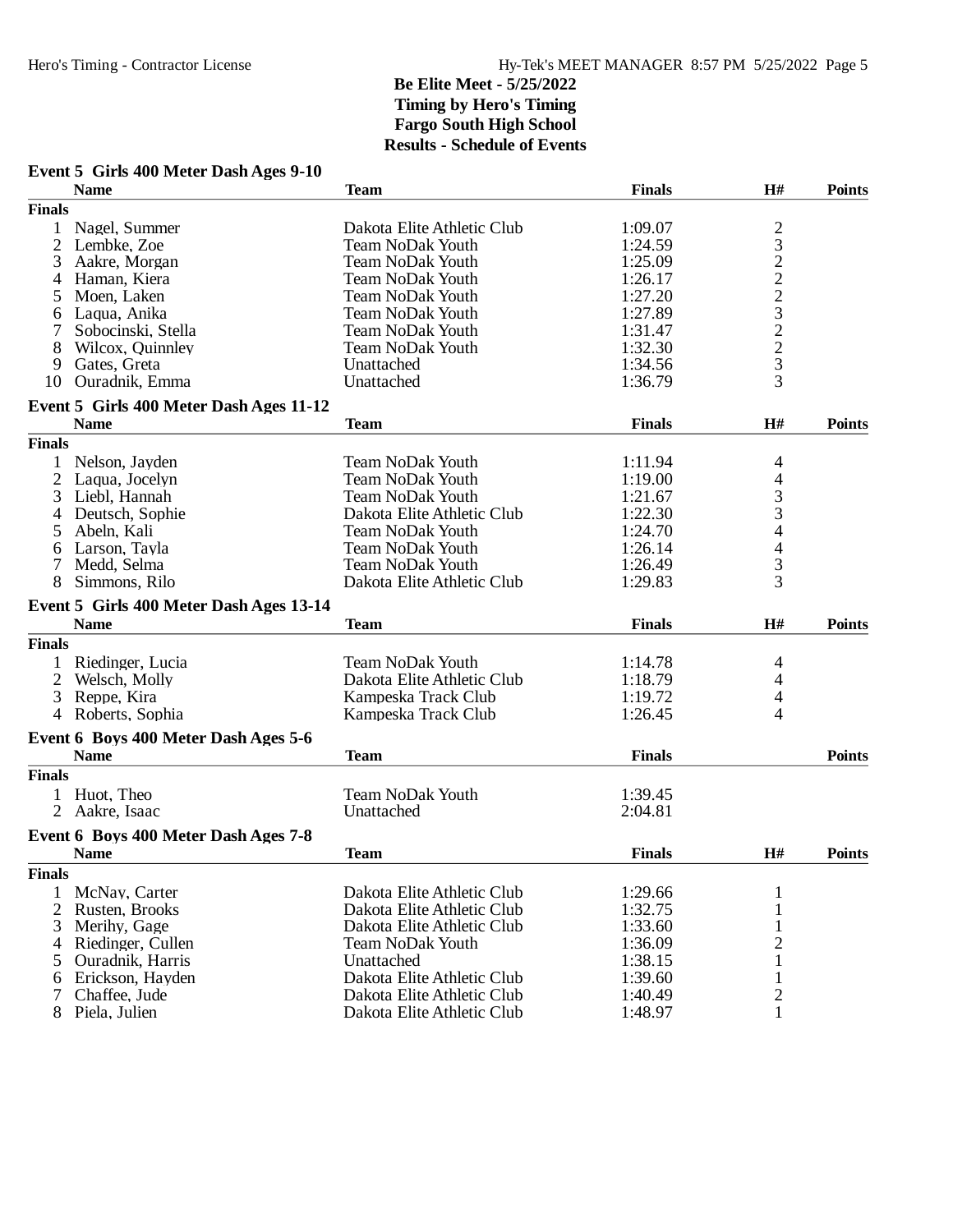# **Event 6 Boys 400 Meter Dash Ages 9-10**

|                | <b>Name</b>                                 | <b>Team</b>                | <b>Finals</b> | H#            | <b>Points</b> |
|----------------|---------------------------------------------|----------------------------|---------------|---------------|---------------|
| <b>Finals</b>  |                                             |                            |               |               |               |
|                | Bladow, Henry                               | Dakota Elite Athletic Club | 1:23.46       |               |               |
| $\overline{2}$ | Karn, Kingston                              | Dakota Elite Athletic Club | 1:24.02       | 23223222      |               |
| 3              | Wirth, Camden                               | <b>Team NoDak Youth</b>    | 1:28.02       |               |               |
| 4              | Chaffee, Hayes                              | Dakota Elite Athletic Club | 1:29.19       |               |               |
|                |                                             | Dakota Elite Athletic Club | 1:29.28       |               |               |
| 5              | Larson, Jager                               | Dakota Elite Athletic Club |               |               |               |
| 6              | Gess, Nathan                                |                            | 1:38.98       |               |               |
|                | Foerster, Miles                             | Dakota Elite Athletic Club | 1:46.39       |               |               |
| 8              | Fellman, William                            | Dakota Elite Athletic Club | 1:49.35       |               |               |
|                | Event 6 Boys 400 Meter Dash Ages 11-12      |                            |               |               |               |
|                | <b>Name</b>                                 | <b>Team</b>                | <b>Finals</b> | H#            | <b>Points</b> |
| <b>Finals</b>  |                                             |                            |               |               |               |
|                | Haman, Jackson                              | <b>Team NoDak Youth</b>    | 1:10.46       |               |               |
| 2              | Hollcraft, Dominic                          | Dakota Elite Athletic Club | 1:15.21       | $\frac{3}{3}$ |               |
| 3              | Brachman, Jack                              | <b>Team NoDak Youth</b>    | 1:26.21       | 3             |               |
|                |                                             |                            |               |               |               |
|                | Event 6 Boys 400 Meter Dash Ages 13-14      |                            |               |               |               |
|                | <b>Name</b>                                 | <b>Team</b>                | <b>Finals</b> | H#            | <b>Points</b> |
| <b>Finals</b>  |                                             |                            |               |               |               |
| 1              | Deutsch, Stuart                             | Dakota Elite Athletic Club | 1:05.61       | 4             |               |
| $\overline{2}$ | Chaffee, James                              | Dakota Elite Athletic Club | 1:06.82       | 4             |               |
| 3              | Edwards, Kemper                             | <b>Team NoDak Youth</b>    | 1:13.49       | 4             |               |
| 4              | Bergan, Logan                               | Kampeska Track Club        | 1:18.04       | 4             |               |
|                | Event 11 Girls 4x100 Meter Relay Ages 9-10  |                            |               |               |               |
|                | <b>Team</b>                                 | <b>Relay</b>               | <b>Finals</b> |               | <b>Points</b> |
| <b>Finals</b>  |                                             |                            |               |               |               |
| 1              | <b>Team NoDak Youth</b>                     | E                          | 1:01.77       |               |               |
|                |                                             |                            |               |               |               |
| 2              | <b>Team NoDak Youth</b>                     | $\mathbf F$                | 1:02.05       |               |               |
| 3              | <b>Team NoDak Youth</b>                     | D                          | 1:22.54       |               |               |
|                | Event 11 Girls 4x100 Meter Relay Ages 11-12 |                            |               |               |               |
|                | <b>Team</b>                                 | Relay                      | <b>Finals</b> |               | <b>Points</b> |
| <b>Finals</b>  |                                             |                            |               |               |               |
|                | <b>Team NoDak Youth</b>                     | G                          | 1:05.17       |               |               |
| 2              | <b>Team NoDak Youth</b>                     | A                          | 1:10.08       |               |               |
| 3              | <b>Team NoDak Youth</b>                     | B                          | 1:10.12       |               |               |
| 4              | <b>Team NoDak Youth</b>                     | C                          | 1:10.74       |               |               |
| 5              | Dakota Elite Athletic Club                  | A                          | 1:16.64       |               |               |
|                |                                             |                            |               |               |               |
|                | Event 11 Girls 4x100 Meter Relay Ages 13-14 |                            |               |               |               |
|                | <b>Team</b>                                 | Relay                      | <b>Finals</b> |               | <b>Points</b> |
| <b>Finals</b>  |                                             |                            |               |               |               |
|                | 1 Dakota Elite Athletic Club                | B                          | 1:08.52       |               |               |
|                | Event 12 Boys 4x100 Meter Relay Ages 9-10   |                            |               |               |               |
|                | <b>Team</b>                                 | <b>Relay</b>               | <b>Finals</b> |               | <b>Points</b> |
| <b>Finals</b>  |                                             |                            |               |               |               |
|                | 1 Team NoDak Youth                          | B                          | 1:07.68       |               |               |
|                |                                             |                            |               |               |               |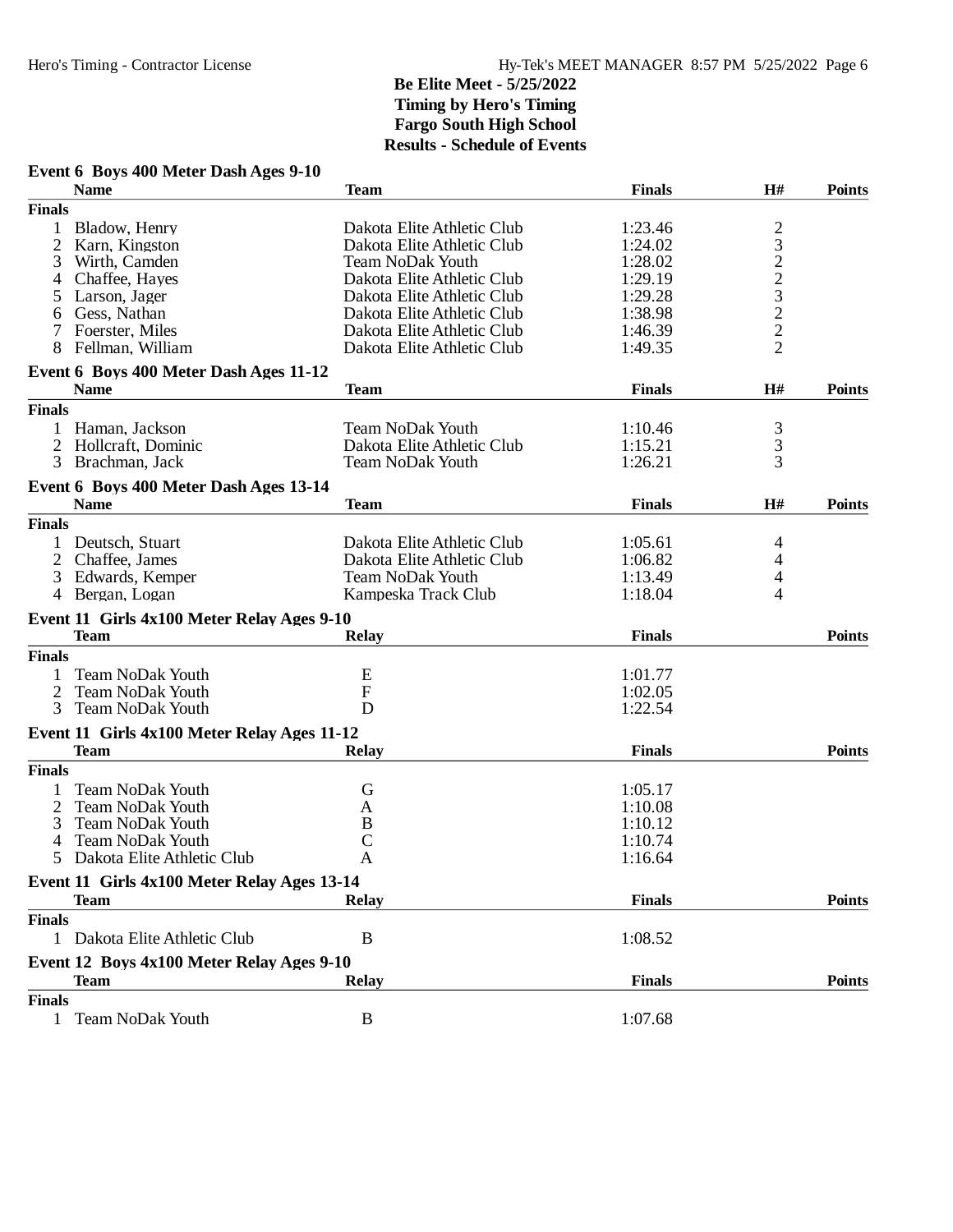|                | Finals  (Event 12 Boys 4x100 Meter Relay Ages 9-10) |                            |               |              |               |
|----------------|-----------------------------------------------------|----------------------------|---------------|--------------|---------------|
|                | <b>Team</b>                                         | <b>Relay</b>               | <b>Finals</b> |              | <b>Points</b> |
| $\overline{2}$ | Dakota Elite Athletic Club                          | B                          | 1:18.07       |              |               |
|                | Event 12 Boys 4x100 Meter Relay Ages 11-12          |                            |               |              |               |
|                | Team                                                | <b>Relay</b>               | <b>Finals</b> | H#           | <b>Points</b> |
| <b>Finals</b>  |                                                     |                            |               |              |               |
|                | <b>Team NoDak Youth</b>                             | D                          | 1:03.47       | 1            |               |
|                | <b>Team NoDak Youth</b>                             | F                          | 1:06.56       | $\sqrt{2}$   |               |
| 3              | <b>Team NoDak Youth</b>                             | E                          | 1:08.90       | $\mathbf{1}$ |               |
| 4              | <b>Team NoDak Youth</b>                             | $\mathbf C$                | 1:09.99       | 1            |               |
| 5              | Dakota Elite Athletic Club                          | A                          | 1:11.83       | 1            |               |
|                | Event 12 Boys 4x100 Meter Relay Ages 13-14          |                            |               |              |               |
|                | <b>Team</b>                                         | <b>Relay</b>               | <b>Finals</b> |              | <b>Points</b> |
| <b>Finals</b>  |                                                     |                            |               |              |               |
| 1              | <b>Team NoDak Youth</b>                             | A                          | 1:29.04       |              |               |
|                | Event 7 Girls 800 Meter Run Ages 5-6                |                            |               |              |               |
|                | <b>Name</b>                                         | <b>Team</b>                | <b>Finals</b> |              | <b>Points</b> |
| <b>Finals</b>  |                                                     |                            |               |              |               |
|                | 1 Livingston, Ellie                                 | Unattached                 | 4:01.74       |              |               |
|                | Event 7 Girls 800 Meter Run Ages 7-8                |                            |               |              |               |
|                | <b>Name</b>                                         | <b>Team</b>                | <b>Finals</b> |              | <b>Points</b> |
| <b>Finals</b>  |                                                     |                            |               |              |               |
|                | 1 Gates, Haley                                      | Unattached                 | 3:44.69       |              |               |
|                | Event 7 Girls 800 Meter Run Ages 9-10               |                            |               |              |               |
|                | <b>Name</b>                                         | Team                       | <b>Finals</b> |              | <b>Points</b> |
| <b>Finals</b>  |                                                     |                            |               |              |               |
|                | Murphy, Emersyn                                     | <b>Team NoDak Youth</b>    | 3:10.05       |              |               |
|                | Haman, Kiera                                        | <b>Team NoDak Youth</b>    | 3:14.72       |              |               |
| 3              | Kaldor, Emma                                        | Unattached                 | 3:20.97       |              |               |
| 4              | Aakre, Morgan                                       | <b>Team NoDak Youth</b>    | 3:28.40       |              |               |
| 5              | Sandy, Ava                                          | <b>Team NoDak Youth</b>    | 3:43.89       |              |               |
|                | Event 7 Girls 800 Meter Run Ages 11-12              |                            |               |              |               |
|                | <b>Name</b>                                         | Team                       | <b>Finals</b> |              | <b>Points</b> |
| <b>Finals</b>  |                                                     |                            |               |              |               |
|                | Herrick, Elizabeth                                  | <b>Team NoDak Youth</b>    | 3:10.65       |              |               |
| 2              | Deutsch, Sophie                                     | Dakota Elite Athletic Club | 3:11.19       |              |               |
| 3              | Horner, Rylee                                       | <b>Team NoDak Youth</b>    | 3:12.79       |              |               |
| 4              | Liebl, Hannah                                       | <b>Team NoDak Youth</b>    | 3:17.23       |              |               |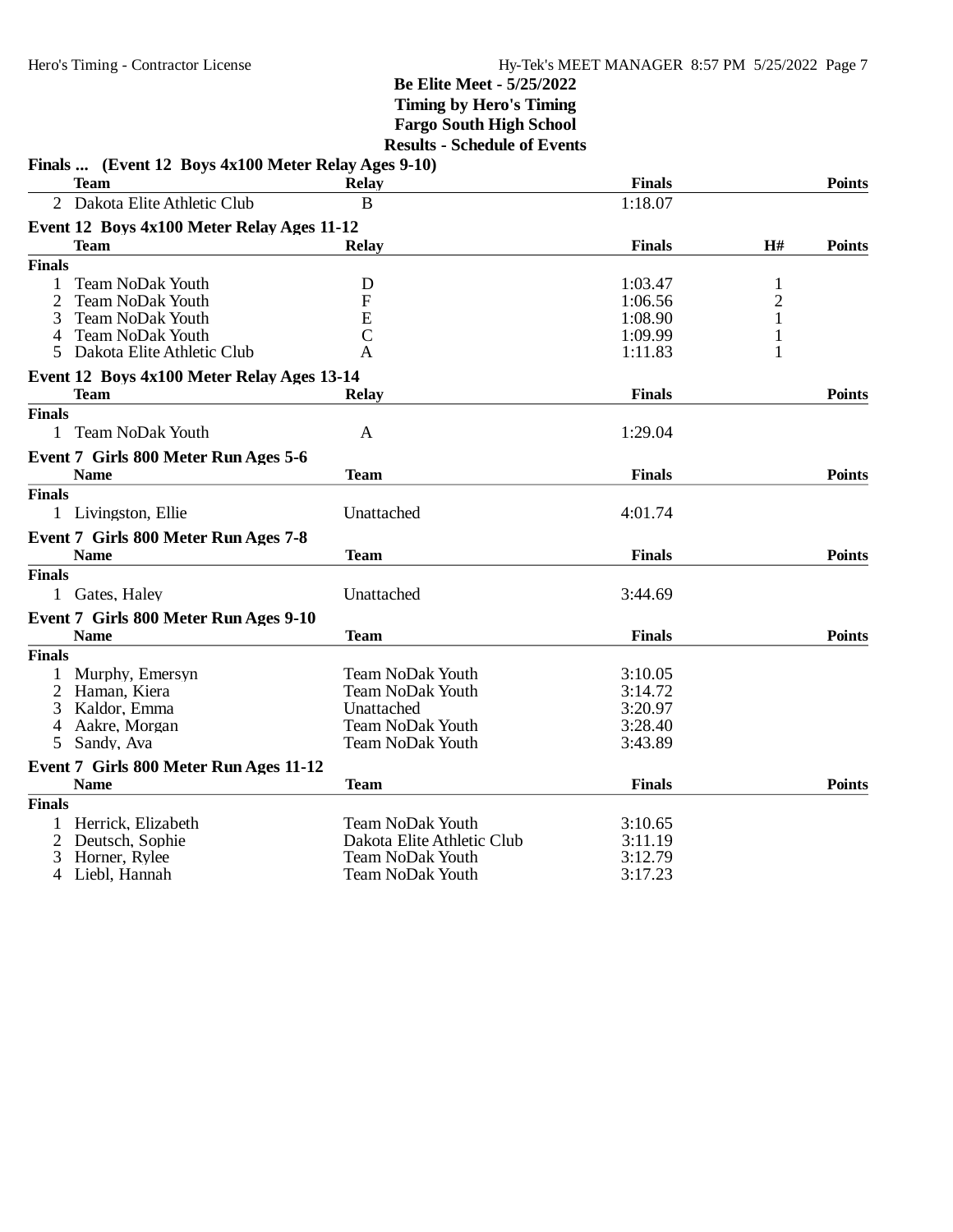|                | Finals  (Event 7 Girls 800 Meter Run Ages 11-12) |                            |               |               |
|----------------|--------------------------------------------------|----------------------------|---------------|---------------|
|                | <b>Name</b>                                      | <b>Team</b>                | <b>Finals</b> | <b>Points</b> |
| 5              | Atchison, Maci                                   | Dakota Elite Athletic Club | 3:26.44       |               |
| 6              | Endreson, Tenley                                 | <b>Team NoDak Youth</b>    | 3:39.07       |               |
|                | Koedam, Molly                                    | <b>Team NoDak Youth</b>    | 3:48.55       |               |
|                | Event 7 Girls 800 Meter Run Ages 13-14           |                            |               |               |
|                | <b>Name</b>                                      | <b>Team</b>                | <b>Finals</b> | <b>Points</b> |
| <b>Finals</b>  |                                                  |                            |               |               |
|                | Melby, Isla                                      | Dakota Elite Athletic Club | 3:08.20       |               |
| 2              | Erickson, Isabelle                               | Dakota Elite Athletic Club | 3:33.70       |               |
| 3              | Roberts, Sophia                                  | Kampeska Track Club        | 3:33.90       |               |
|                | Event 8 Boys 800 Meter Run Ages 9-10             |                            |               |               |
|                | <b>Name</b>                                      | <b>Team</b>                | <b>Finals</b> | <b>Points</b> |
| <b>Finals</b>  |                                                  |                            |               |               |
|                | 1 Mack, Macade                                   | <b>Team NoDak Youth</b>    | 3:01.14       |               |
| 2              | Haman, Alex                                      | Team NoDak Youth           | 3:09.86       |               |
| 3              | Chaffee, Hayes                                   | Dakota Elite Athletic Club | 3:19.86       |               |
|                | Event 8 Boys 800 Meter Run Ages 11-12            |                            |               |               |
|                | <b>Name</b>                                      | <b>Team</b>                | <b>Finals</b> | <b>Points</b> |
| <b>Finals</b>  |                                                  |                            |               |               |
|                | Brachman, Jack                                   | <b>Team NoDak Youth</b>    | 3:02.04       |               |
| $\overline{2}$ | Piela, Elliot                                    | Dakota Elite Athletic Club | 3:06.16       |               |
| 3              | Glynn, Henry                                     | Dakota Elite Athletic Club | 3:07.84       |               |
| 4              | Bergan, Austin                                   | Kampeska Track Club        | 3:09.81       |               |
|                | Event 8 Boys 800 Meter Run Ages 13-14            |                            |               |               |
|                | <b>Name</b>                                      | <b>Team</b>                | <b>Finals</b> | <b>Points</b> |
| <b>Finals</b>  |                                                  |                            |               |               |
|                | 1 Deutsch, Stuart                                | Dakota Elite Athletic Club | 2:39.92       |               |
|                | 2 Hennings, Aidan                                | <b>Team NoDak Youth</b>    | 2:44.50       |               |
|                | Event 3 Girls 200 Meter Dash Ages 5-6            |                            |               |               |
|                | <b>Name</b>                                      | <b>Team</b>                | <b>Finals</b> | <b>Points</b> |
| <b>Finals</b>  |                                                  |                            |               |               |
|                | Laqua, Hailey                                    | <b>Team NoDak Youth</b>    | 45.30         |               |
| 2              | Murphy, Veda                                     | Team NoDak Youth           | 47.28         |               |
| 3              | Karn, Kendrix                                    | Dakota Elite Athletic Club | 1:03.30       |               |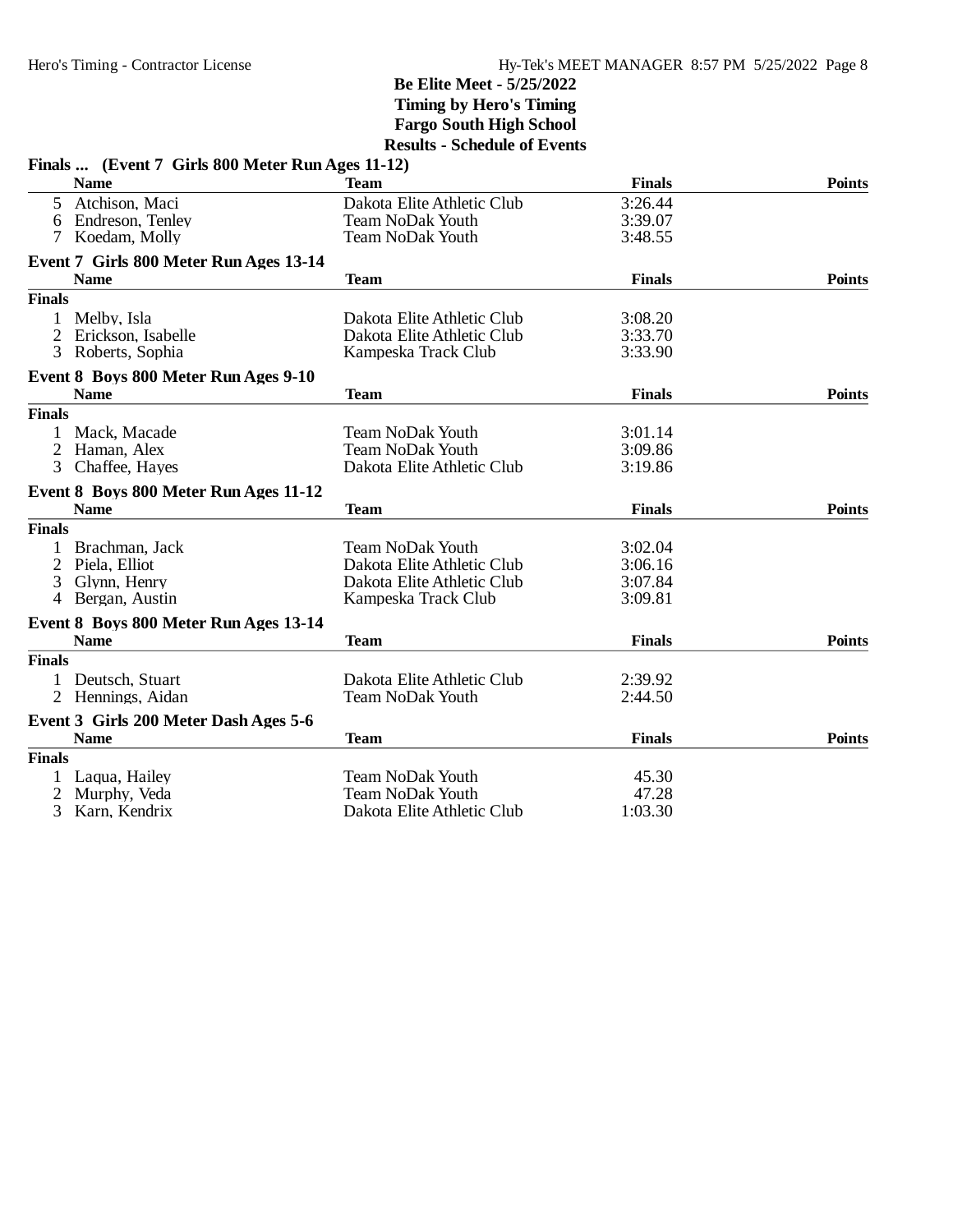| Event 3 Girls 200 Meter Dash Ages 7-8 |  |  |  |  |  |  |  |
|---------------------------------------|--|--|--|--|--|--|--|
|---------------------------------------|--|--|--|--|--|--|--|

|                | <b>Name</b>                             | <b>Team</b>                | <b>Finals</b> | H#             | <b>Points</b> |
|----------------|-----------------------------------------|----------------------------|---------------|----------------|---------------|
| <b>Finals</b>  |                                         |                            |               |                |               |
| 1              | Omonuwah, Imina                         | <b>Team NoDak Youth</b>    | 40.15         | $\overline{c}$ |               |
| 2              | Stach, Ariana                           | Dakota Elite Athletic Club | 40.32         | $\mathbf{1}$   |               |
| 3              | Hagelstrom, Harper                      | Dakota Elite Athletic Club | 40.38         | 1              |               |
| 4              | Warren, Kennedy                         | Team NoDak Youth           | 42.12         | 1              |               |
| 5              | Johnson, Devanie                        | Unattached                 | 44.37         | 1              |               |
| 6              | Foerster, Elsa                          | Dakota Elite Athletic Club | 48.93         | $\overline{c}$ |               |
| 7              | Olson, Eliza                            | Dakota Elite Athletic Club | 59.05         | $\mathbf{1}$   |               |
|                |                                         |                            |               |                |               |
|                | Event 3 Girls 200 Meter Dash Ages 9-10  |                            |               |                |               |
|                | <b>Name</b>                             | <b>Team</b>                | <b>Finals</b> | H#             | <b>Points</b> |
| <b>Finals</b>  |                                         |                            |               |                |               |
| 1              | Nagel, Summer                           | Dakota Elite Athletic Club | 31.13         |                |               |
| $\overline{2}$ | Gbujie, Chikerendum                     | Dakota Elite Athletic Club | 35.09         |                |               |
| 3              | Edwards, Maylen                         | Team NoDak Youth           | 36.70         |                |               |
| 4              | Blair, Nora                             | <b>Team NoDak Youth</b>    | 37.48         |                |               |
| 5              | Swoboda, Lainey                         | Team NoDak Youth           | 38.48         |                |               |
| 6              | Lembke, Zoe                             | <b>Team NoDak Youth</b>    | 38.97         |                |               |
| 7              | Simmons, Alida                          | Dakota Elite Athletic Club | 40.27         |                |               |
| 8              | Erickson, Cora                          | Dakota Elite Athletic Club | 42.20         | 23223233       |               |
| 9              | Johnson, Cambri                         | Dakota Elite Athletic Club | 44.78         | 3              |               |
| 10             | Bell, Deja                              | <b>Team NoDak Youth</b>    | 46.16         | 3              |               |
|                | 11 Nordhougen, Tatum                    | <b>Team NoDak Youth</b>    | 46.33         | $\overline{2}$ |               |
|                | Event 3 Girls 200 Meter Dash Ages 11-12 |                            |               |                |               |
|                | <b>Name</b>                             | <b>Team</b>                | <b>Finals</b> | H#             | <b>Points</b> |
|                |                                         |                            |               |                |               |
| <b>Finals</b>  |                                         |                            |               |                |               |
| 1              | Dietrich, Ahlera                        | <b>Team NoDak Youth</b>    | 32.11         | 5              |               |
| $\overline{2}$ | Simek, Olivia                           | <b>Team NoDak Youth</b>    | 32.72         | 4              |               |
| 3              | Nelson, Jayden                          | <b>Team NoDak Youth</b>    | 32.79         | 5              |               |
| 4              | Aakre, Natalie                          | <b>Team NoDak Youth</b>    | 33.31         | 5              |               |
| 5              | Laqua, Jocelyn                          | <b>Team NoDak Youth</b>    | 35.04         | 5              |               |
| 6              | Gess, Lauren                            | Dakota Elite Athletic Club | 35.99         | $\overline{4}$ |               |
| 7              | Deutsch, Ellie                          | Dakota Elite Athletic Club | 36.72         | 4              |               |
| 8              | Bell, Darah                             | <b>Team NoDak Youth</b>    | 36.82         | 4              |               |
| 9              | Deutsch, Sophie                         | Dakota Elite Athletic Club | 36.95         | 4              |               |
| 10             | Larson, Tayla                           | <b>Team NoDak Youth</b>    | 37.28         | 4              |               |
| 11             | Zuger, Ellie                            | Dakota Elite Athletic Club | 37.45         | 4              |               |
| 12             | Medd, Selma                             | Team NoDak Youth           | 38.76         |                |               |
| 13             | Peterson, Camryn                        | Team NoDak Youth           | 39.46         | $\frac{5}{5}$  |               |
| 14             | Larson, Addison                         | Team NoDak Youth           | 39.46         | 5              |               |
|                | 15 Peterson, Braelyn                    | <b>Team NoDak Youth</b>    | 40.17         | 4              |               |
|                | Event 3 Girls 200 Meter Dash Ages 13-14 |                            |               |                |               |
|                | <b>Name</b>                             | <b>Team</b>                | <b>Finals</b> | H#             | <b>Points</b> |
| <b>Finals</b>  |                                         |                            |               |                |               |
|                | 1 Riedinger, Lucia                      | <b>Team NoDak Youth</b>    | 32.52         | 5              |               |
|                |                                         |                            |               |                |               |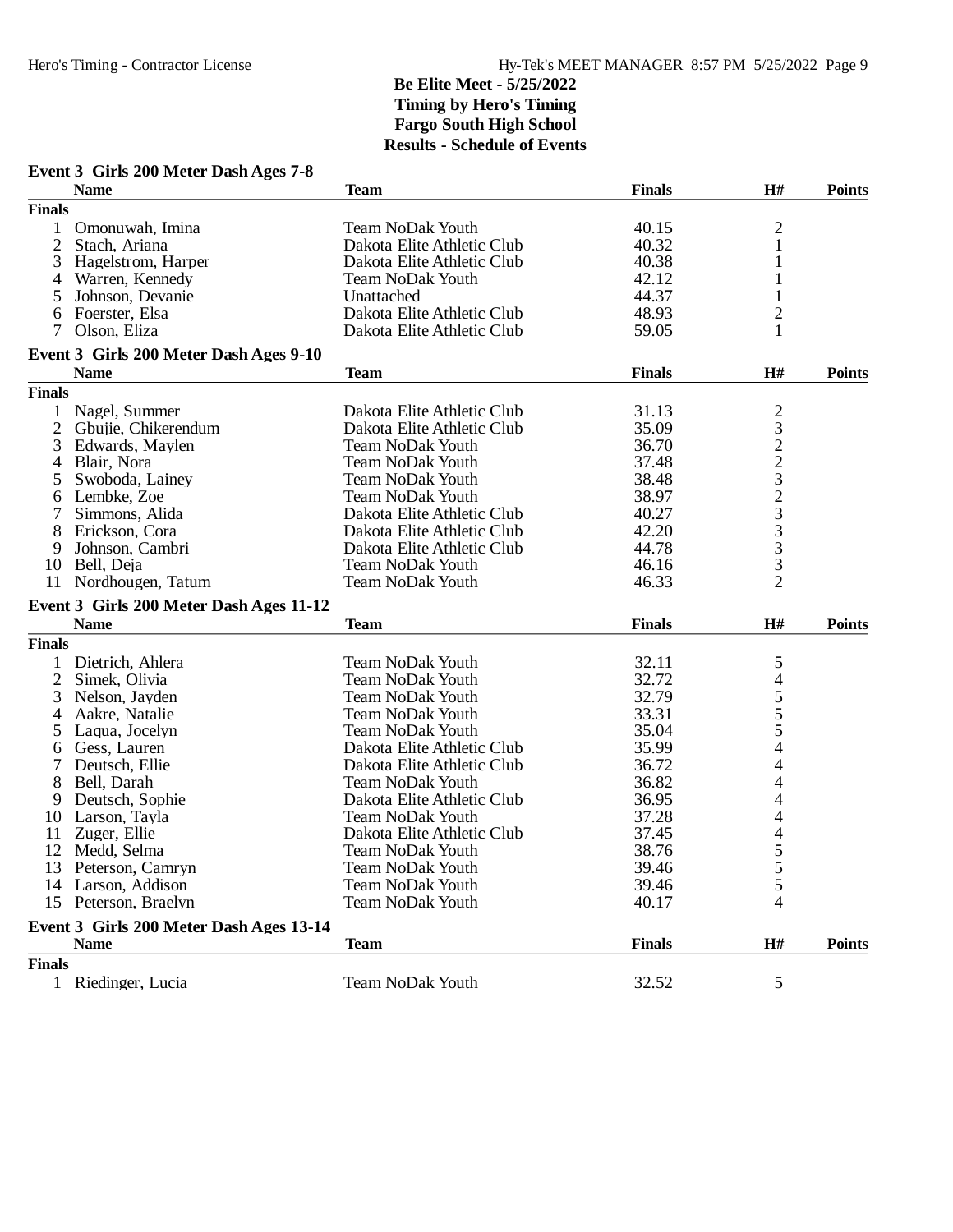|                | Event 4 Boys 200 Meter Dash Ages 5-6<br><b>Name</b> | Team                                               | <b>Finals</b> |                                                        | <b>Points</b> |
|----------------|-----------------------------------------------------|----------------------------------------------------|---------------|--------------------------------------------------------|---------------|
| <b>Finals</b>  |                                                     |                                                    |               |                                                        |               |
| $\mathbf{1}$   | Huot, Theo                                          | <b>Team NoDak Youth</b>                            | 44.54         |                                                        |               |
| 2              | Heitkamp, Walter                                    | Dakota Elite Athletic Club                         | 45.72         |                                                        |               |
|                |                                                     | <b>Team NoDak Youth</b>                            | 47.75         |                                                        |               |
| 3              | Wirth, Logan                                        |                                                    | 48.11         |                                                        |               |
| 4              | Kaldor, Brock                                       | Unattached                                         |               |                                                        |               |
| 5              | Aakre, Isaac                                        | Unattached                                         | 50.11         |                                                        |               |
| 6              | Dickey, Heath                                       | Dakota Elite Athletic Club                         | 51.86         |                                                        |               |
|                | Event 4 Boys 200 Meter Dash Ages 7-8                |                                                    |               |                                                        |               |
|                | <b>Name</b>                                         | <b>Team</b>                                        | <b>Finals</b> | H#                                                     | <b>Points</b> |
| <b>Finals</b>  |                                                     |                                                    |               |                                                        |               |
| 1              | McNay, Carter                                       | Dakota Elite Athletic Club                         | 38.57         | 3                                                      |               |
| 2              | Rusten, Brooks                                      | Dakota Elite Athletic Club                         | 40.93         | 3                                                      |               |
| 3              | Lovehaug, Micah                                     | <b>Team NoDak Youth</b>                            | 40.94         | $\begin{array}{c}\n2 \\ 2 \\ 3 \\ 3 \\ 2\n\end{array}$ |               |
| 4              | Chaffee, Jude                                       | Dakota Elite Athletic Club                         | 41.89         |                                                        |               |
| 5              | Riedinger, Cullen                                   | <b>Team NoDak Youth</b>                            | 42.78         |                                                        |               |
| 6              | Dickey, Weston                                      | Dakota Elite Athletic Club                         | 43.41         |                                                        |               |
| 7              | Olafson, Drew                                       | <b>Team NoDak Youth</b>                            | 43.92         |                                                        |               |
| 8              | Merihy, Gage                                        | Dakota Elite Athletic Club                         | 43.93         | 3                                                      |               |
| 9              | Ouradnik, Harris                                    | Unattached                                         | 44.62         |                                                        |               |
| 10             | Swoboda, Landry                                     | <b>Team NoDak Youth</b>                            | 44.72         | $\frac{2}{3}$                                          |               |
| 11             | Roberts, Cameron                                    | Unattached                                         | 45.75         |                                                        |               |
|                | 12 Zuger, Andrew                                    | Dakota Elite Athletic Club                         | 48.04         |                                                        |               |
| 13             | Coulter, Aiden                                      | <b>Team NoDak Youth</b>                            | 48.34         | $\frac{2}{3}$                                          |               |
| 14             | Piela, Julien                                       | Dakota Elite Athletic Club                         | 50.21         | 3                                                      |               |
| 15             | Sobocinski, Sebastian                               | <b>Team NoDak Youth</b>                            | 52.84         | $\overline{2}$                                         |               |
|                | Event 4 Boys 200 Meter Dash Ages 9-10               |                                                    |               |                                                        |               |
|                | <b>Name</b>                                         | <b>Team</b>                                        | <b>Finals</b> | H#                                                     | <b>Points</b> |
| <b>Finals</b>  |                                                     |                                                    |               |                                                        |               |
| 1              | Roeder, Aksel                                       | <b>Team NoDak Youth</b>                            | 33.42         |                                                        |               |
| $\overline{2}$ | Meyer, Lawson                                       | Dakota Elite Athletic Club                         | 33.44         | 4<br>4                                                 |               |
|                | Larson, Peyton                                      | <b>Team NoDak Youth</b>                            | 35.06         |                                                        |               |
| 3              | Huot, Nixon                                         |                                                    |               | 6                                                      |               |
| 4              |                                                     | <b>Team NoDak Youth</b><br><b>Team NoDak Youth</b> | 35.44         | 5                                                      |               |
| 5              | Omulando, Kwame                                     |                                                    | 35.99         | 4                                                      |               |
| 6              | Dombeck, Aiden                                      | Dakota Elite Athletic Club                         | 36.01         | 4                                                      |               |
| 7              | Karn, Kingston                                      | Dakota Elite Athletic Club                         | 36.40         | 5                                                      |               |
| 8              | Pennick, Braxtyn                                    | <b>Team NoDak Youth</b>                            | 36.44         | 5                                                      |               |
| 9              | Elseth, Cruz                                        | Kampeska Track Club                                | 38.77         | 4                                                      |               |
|                | 10 Larson, Jager                                    | Dakota Elite Athletic Club                         | 39.01         | 5                                                      |               |
| 11             | Timmerman, Ethan                                    | <b>Team NoDak Youth</b>                            | 42.19         | 5                                                      |               |
|                | 12 Piatz, Easton                                    | Unattached                                         | 43.01         | 4                                                      |               |
|                | 13 Foerster, Miles                                  | Dakota Elite Athletic Club                         | 43.09         | 4                                                      |               |
|                | Event 4 Boys 200 Meter Dash Ages 11-12              |                                                    |               |                                                        |               |
|                | <b>Name</b>                                         | Team                                               | <b>Finals</b> | H#                                                     | <b>Points</b> |
| <b>Finals</b>  |                                                     |                                                    |               |                                                        |               |
|                | Glynn, Henry                                        | Dakota Elite Athletic Club                         | 36.93         | 6                                                      |               |
| 2              | Bertolini, William                                  | Dakota Elite Athletic Club                         | 42.17         | 6                                                      |               |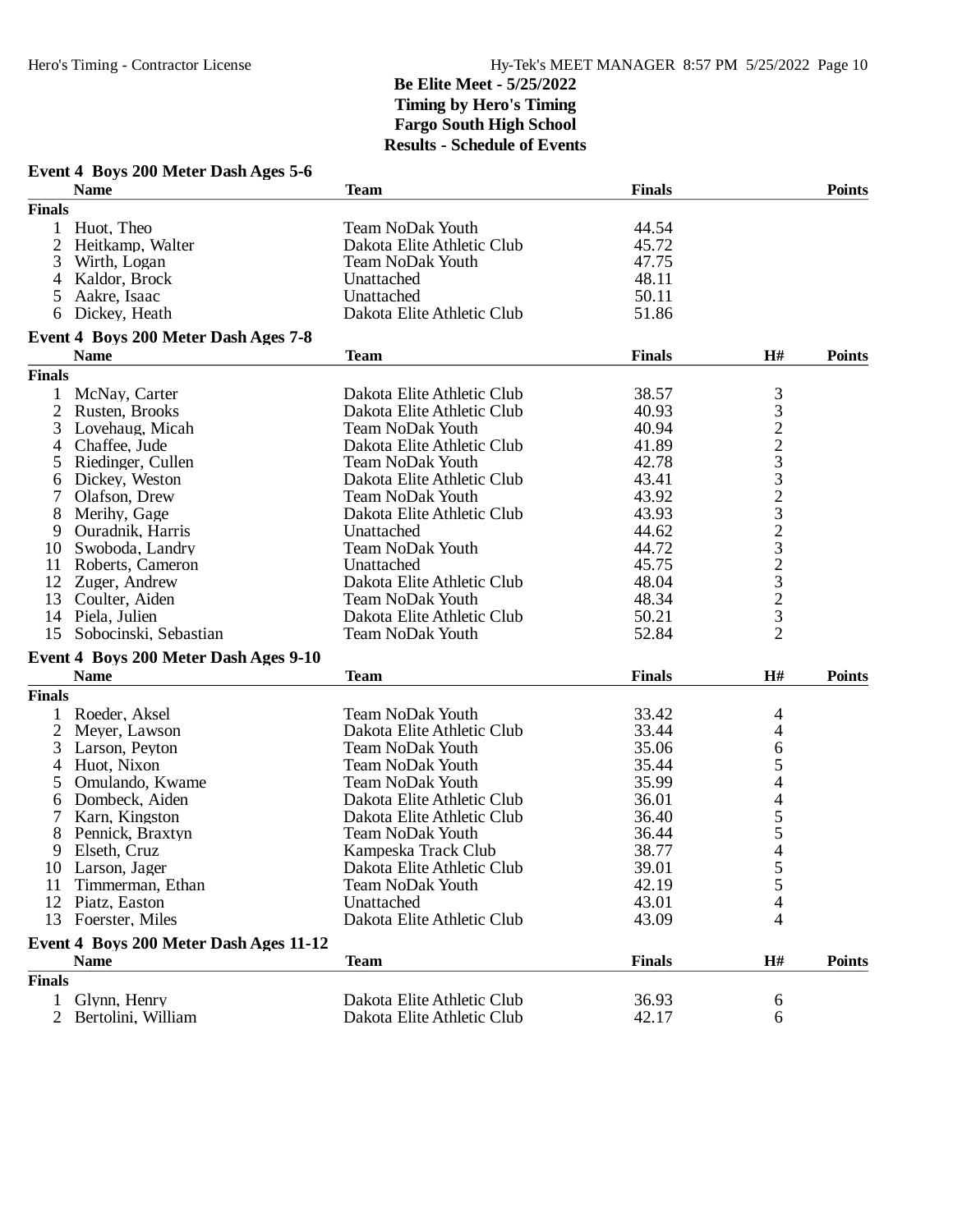|                | Finals  (Event 4 Boys 200 Meter Dash Ages 11-12) | <b>Team</b>                | <b>Finals</b> | H# | <b>Points</b> |
|----------------|--------------------------------------------------|----------------------------|---------------|----|---------------|
|                | <b>Name</b><br>3 Bahr, Aaron                     | <b>Team NoDak Youth</b>    | 47.39         |    |               |
|                |                                                  |                            |               | 6  |               |
|                | <b>Event 13 Girls Long Jump</b>                  |                            |               |    |               |
|                | <b>Name</b>                                      | <b>Team</b>                | <b>Finals</b> |    | <b>Points</b> |
| <b>Finals</b>  |                                                  |                            |               |    |               |
|                | 1 Gbujie, Chikerendum                            | Dakota Elite Athletic Club | 8-00.00       |    |               |
|                | Event 13 Girls Long Jump Ages 5-6                |                            |               |    |               |
|                | <b>Name</b>                                      | <b>Team</b>                | <b>Finals</b> |    | <b>Points</b> |
| <b>Finals</b>  |                                                  |                            |               |    |               |
|                | Laqua, Hailey                                    | <b>Team NoDak Youth</b>    | 7-00.00       |    |               |
| 2              | Livingston, Ellie                                | Unattached                 | 6-07.00       |    |               |
| 3              | Johnson, Lainey                                  | Dakota Elite Athletic Club | 3-08.00       |    |               |
|                | Event 13 Girls Long Jump Ages 7-8                |                            |               |    |               |
|                | <b>Name</b>                                      | <b>Team</b>                | <b>Finals</b> |    | <b>Points</b> |
| <b>Finals</b>  |                                                  |                            |               |    |               |
|                | Hagelstrom, Harper                               | Dakota Elite Athletic Club | 7-09.00       |    |               |
| 2              | Foerster, Elsa                                   | Dakota Elite Athletic Club | 7-06.00       |    |               |
| 3              | Bockarie, Justina                                | Dakota Elite Athletic Club | $7 - 05.00$   |    |               |
| 4              | Warren, Kennedy                                  | <b>Team NoDak Youth</b>    | $7 - 05.00$   |    |               |
|                | Nordhougen, Morgan                               | <b>Team NoDak Youth</b>    | 7-03.00       |    |               |
| 5              |                                                  |                            |               |    |               |
| 6              | Roeder, Josie                                    | <b>Team NoDak Youth</b>    | $7 - 02.00$   |    |               |
|                | Gates, Haley                                     | Unattached                 | $6 - 10.00$   |    |               |
| 8              | Foss, Sierra                                     | Dakota Elite Athletic Club | 6-08.00       |    |               |
| 9              | Olson, Eliza                                     | Dakota Elite Athletic Club | $3-06.00$     |    |               |
|                | Event 13 Girls Long Jump Ages 9-10               |                            |               |    |               |
|                | <b>Name</b>                                      | <b>Team</b>                | <b>Finals</b> |    | <b>Points</b> |
| <b>Finals</b>  |                                                  |                            |               |    |               |
|                | Edwards, Maylen                                  | <b>Team NoDak Youth</b>    | 10-06.00      |    |               |
| $\overline{2}$ | Sobocinski, Stella                               | <b>Team NoDak Youth</b>    | 10-03.00      |    |               |
| 3              | Braunagel, Tenley                                | Team NoDak Youth           | 10-02.00      |    |               |
| 4              | Moen, Laken                                      | <b>Team NoDak Youth</b>    | 9-07.00       |    |               |
| 5              | Meng, Willow                                     | <b>Team NoDak Youth</b>    | 9-07.00       |    |               |
| 6              | Kuhn, Luca                                       | Team NoDak Youth           | $9 - 05.00$   |    |               |
|                | Gates, Greta                                     | Unattached                 | $9 - 05.00$   |    |               |
| 8              | Simmons, Alida                                   | Dakota Elite Athletic Club | $9 - 05.00$   |    |               |
| 9              | Netland, Elyse                                   | <b>Team NoDak Youth</b>    | 9-04.00       |    |               |
| 10             | Haman, Kiera                                     | Team NoDak Youth           | 9-03.00       |    |               |
| 11             | Sandy, Ava                                       | <b>Team NoDak Youth</b>    | 9-03.00       |    |               |
| 12             | Aakre, Morgan                                    | <b>Team NoDak Youth</b>    | $9 - 02.00$   |    |               |
| 13             | Wilcox, Quinnley                                 | Team NoDak Youth           | $9 - 00.00$   |    |               |
|                | 14 Erickson, Cora                                | Dakota Elite Athletic Club | 8-11.00       |    |               |
| 15             | Nordhougen, Tatum                                | <b>Team NoDak Youth</b>    | 8-08.00       |    |               |
| 16             | Jordahl, Kalliope                                | Dakota Elite Athletic Club | 8-07.00       |    |               |
| 17             | Johnson, Cambri                                  | Dakota Elite Athletic Club | 8-05.00       |    |               |
| 18             | Blair, Nora                                      | <b>Team NoDak Youth</b>    | 8-00.00       |    |               |
| 19             | Kaldor, Emma                                     | Unattached                 | 7-09.00       |    |               |
|                | 20 Severson, Marren                              | Team NoDak Youth           | $6 - 11.00$   |    |               |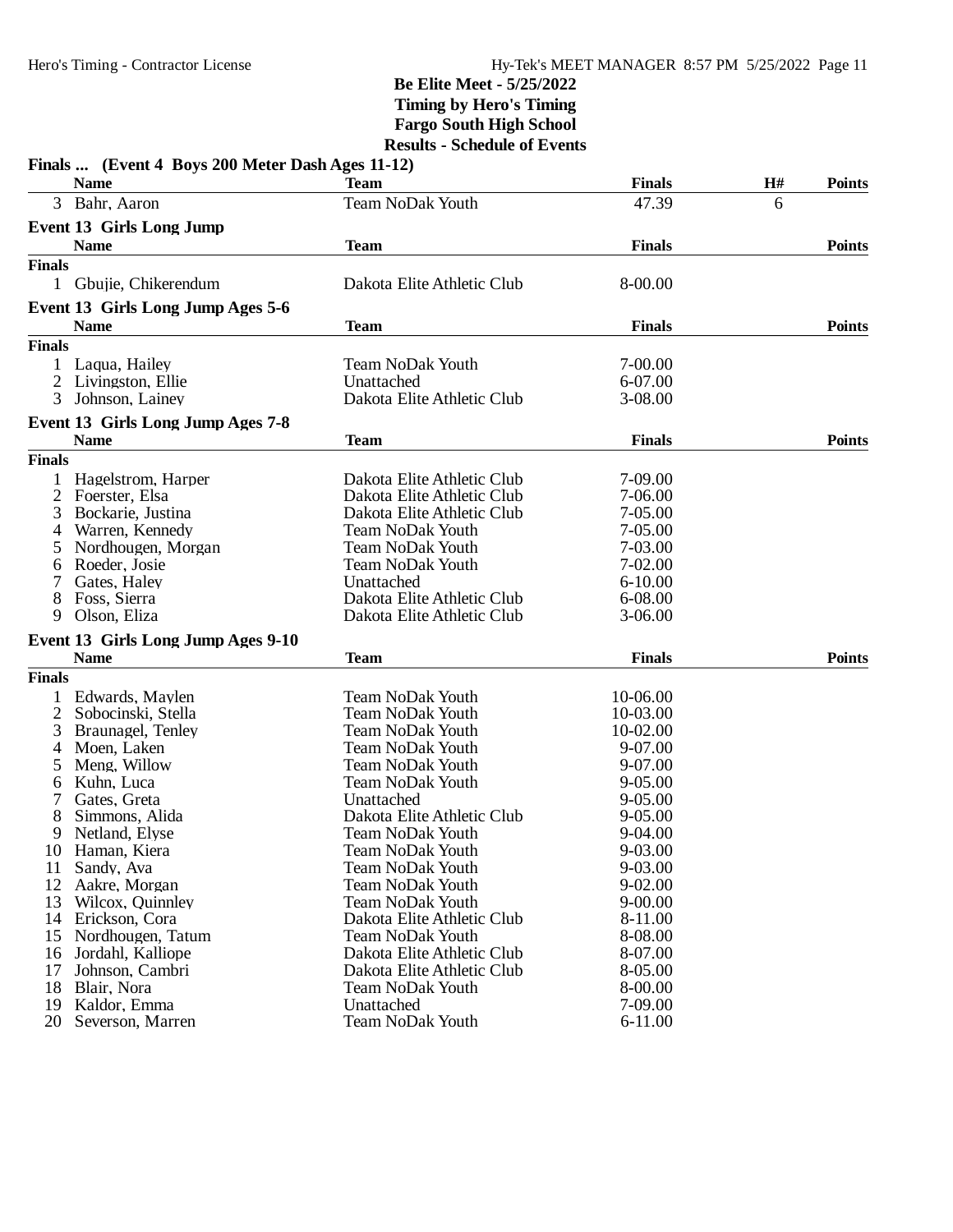|                | Event 13 Girls Long Jump Ages 11-12 |                            |               |               |
|----------------|-------------------------------------|----------------------------|---------------|---------------|
|                | <b>Name</b>                         | <b>Team</b>                | <b>Finals</b> | <b>Points</b> |
| <b>Finals</b>  |                                     |                            |               |               |
| 1              | Berge, Mattea                       | <b>Team NoDak Youth</b>    | 13-00.00      |               |
| $\overline{2}$ | Harris, Johanna                     | Team NoDak Youth           | 12-10.00      |               |
| 3              | Aakre, Natalie                      | <b>Team NoDak Youth</b>    | 12-02.00      |               |
| 4              | Nelson, Jayden                      | <b>Team NoDak Youth</b>    | 11-05.00      |               |
| 5              | Horner, Rylee                       | Team NoDak Youth           | 10-10.00      |               |
| 6              | Dietrich, Ahlera                    | Team NoDak Youth           | 10-10.00      |               |
| 7              | Gess, Lauren                        | Dakota Elite Athletic Club | 10-10.00      |               |
| 8              | Larson, Addison                     | <b>Team NoDak Youth</b>    | 10-04.00      |               |
| 9              | Triepke, Paisley                    | Team NoDak Youth           | 10-02.00      |               |
|                | 10 Herrick, Elizabeth               | <b>Team NoDak Youth</b>    | $9-10.00$     |               |
| 11             | Simek, Olivia                       | <b>Team NoDak Youth</b>    | $9 - 09.00$   |               |
|                | 12 Zuger, Ellie                     | Dakota Elite Athletic Club | 9-09.00       |               |
|                | 13 Bell, Darah                      | <b>Team NoDak Youth</b>    | $9 - 05.00$   |               |
|                | 14 Peterson, Camryn                 | Team NoDak Youth           | 9-03.00       |               |
| 15             | Simmons, Rilo                       | Dakota Elite Athletic Club | 9-01.00       |               |
|                | 16 Deutsch, Ellie                   | Dakota Elite Athletic Club | 9-01.00       |               |
| 17             | Atchison, Maci                      | Dakota Elite Athletic Club | $9 - 00.00$   |               |
|                | 18 Larson, Tayla                    | <b>Team NoDak Youth</b>    | 8-04.00       |               |
|                | 19 Medd, Selma                      | <b>Team NoDak Youth</b>    | $7 - 10.00$   |               |
|                |                                     |                            |               |               |
|                | Event 13 Girls Long Jump Ages 13-14 |                            |               |               |
|                | <b>Name</b>                         | <b>Team</b>                | <b>Finals</b> | <b>Points</b> |
| <b>Finals</b>  |                                     |                            |               |               |
|                | 1 Riedinger, Lucia                  | <b>Team NoDak Youth</b>    | 12-07.00      |               |
|                | 2 Reppe, Kira                       | Kampeska Track Club        | 11-02.00      |               |
| 3              | Welsch, Molly                       | Dakota Elite Athletic Club | 10-10.00      |               |
|                | <b>Event 14 Boys Long Jump</b>      |                            |               |               |
|                | <b>Name</b>                         | Team                       | <b>Finals</b> | <b>Points</b> |
| <b>Finals</b>  |                                     |                            |               |               |
| $\mathbf{1}$   | Chaffee, Jude                       | Dakota Elite Athletic Club | 8-02.50       |               |
|                | 2 Dickey, Weston                    | Dakota Elite Athletic Club | 7-07.00       |               |
|                | Event 14 Boys Long Jump Ages 5-6    |                            |               |               |
|                | <b>Name</b>                         | <b>Team</b>                | <b>Finals</b> | <b>Points</b> |
| <b>Finals</b>  |                                     |                            |               |               |
| 1              | Huot, Theo                          | <b>Team NoDak Youth</b>    | 7-06.75       |               |
| 2              | Foss, Shea                          | Dakota Elite Athletic Club | 7-02.75       |               |
| 3              | Roeder, Esley                       | Team NoDak Youth           | 5-03.50       |               |
|                | 4 Dickey, Heath                     | Dakota Elite Athletic Club | 5-00.75       |               |
| 5              | Bockarie, Stevan                    | Dakota Elite Athletic Club | $4 - 10.50$   |               |
| 6              | Kaldor, Brock                       | Unattached                 | 4-09.50       |               |
| 7              | Johnson, Birk                       | Unattached                 | 3-01.00       |               |
| 8              | Wirth, Logan                        | <b>Team NoDak Youth</b>    | 2-09.50       |               |
| 9              |                                     |                            | $2 - 03.50$   |               |
|                | Olson, Ryker                        | Dakota Elite Athletic Club |               |               |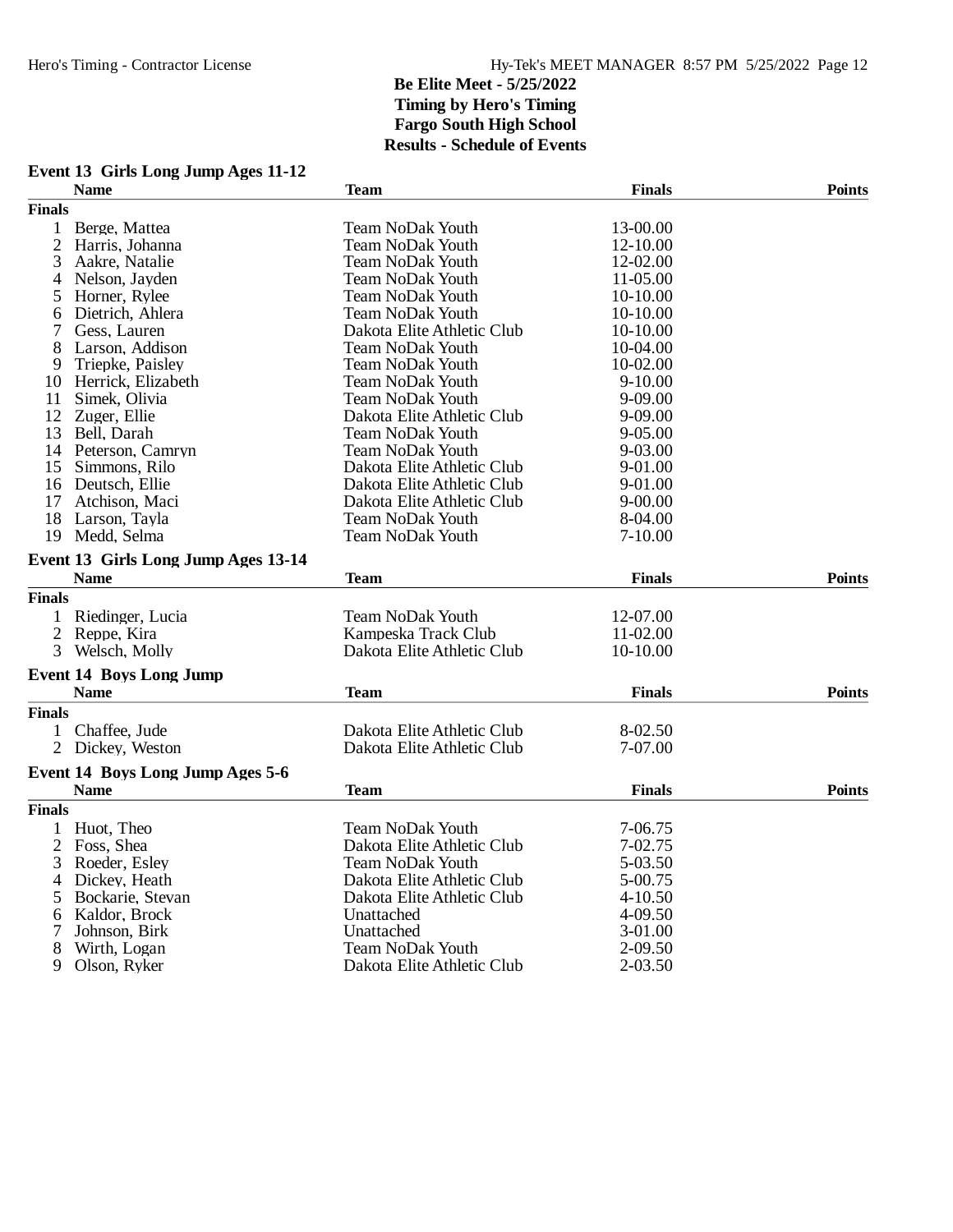| Event 14 Boys Long Jump Ages 7-8   |                            |               |               |
|------------------------------------|----------------------------|---------------|---------------|
| <b>Name</b>                        | <b>Team</b>                | <b>Finals</b> | Points        |
| <b>Finals</b>                      |                            |               |               |
| Bladow, Charlie<br>1               | Dakota Elite Athletic Club | 10-06.00      |               |
| 2<br>Merihy, Gage                  | Dakota Elite Athletic Club | 9-04.00       |               |
| 3<br>Ouradnik, Harris              | Unattached                 | 8-11.75       |               |
| Zuger, Andrew<br>4                 | Dakota Elite Athletic Club | 8-06.00       |               |
| Riedinger, Cullen<br>5             | <b>Team NoDak Youth</b>    | 8-02.50       |               |
| Lovehaug, Micah<br>6               | <b>Team NoDak Youth</b>    | 8-02.25       |               |
| 7<br>Erickson, Hayden              | Dakota Elite Athletic Club | $6 - 11.50$   |               |
| 8<br>Fowler, thomas                | Dakota Elite Athletic Club | 6-10.75       |               |
| Roberts, Cameron<br>9              | Unattached                 | 6-08.50       |               |
| Larson, Camden<br>10               | <b>Team NoDak Youth</b>    | 6-02.75       |               |
| Swoboda, Landry<br>11              | <b>Team NoDak Youth</b>    | 5-11.50       |               |
| 12<br>Sobocinski, Sebastian        | Team NoDak Youth           | 4-11.75       |               |
| Event 14 Boys Long Jump Ages 9-10  |                            |               |               |
| <b>Name</b>                        | <b>Team</b>                | <b>Finals</b> | <b>Points</b> |
| <b>Finals</b>                      |                            |               |               |
| 1<br>Meyer, Lawson                 | Dakota Elite Athletic Club | 11-11.50      |               |
| 2<br>Larson, Peyton                | Team NoDak Youth           | 11-09.50      |               |
| 3<br>Huot, Nixon                   | <b>Team NoDak Youth</b>    | 11-02.00      |               |
| Bladow, Henry<br>4                 | Dakota Elite Athletic Club | 11-00.00      |               |
| 5<br>Haman, Alex                   | Team NoDak Youth           | 10-07.75      |               |
| Omulando, Kwame<br>6               | <b>Team NoDak Youth</b>    | 10-01.25      |               |
| 7<br>Chaffee, Hayes                | Dakota Elite Athletic Club | 9-08.50       |               |
| 8<br>Gess, Nathan                  | Dakota Elite Athletic Club | 9-05.00       |               |
| 9<br>Spaulding, Zayne              | Dakota Elite Athletic Club | 9-01.50       |               |
| 10<br>Pennick, Braxtyn             | <b>Team NoDak Youth</b>    | 9-01.25       |               |
| 11<br>Roeder, Aksel                | Team NoDak Youth           | $9 - 00.50$   |               |
| 12<br>Elseth, Cruz                 | Kampeska Track Club        | $9 - 00.00$   |               |
| 13<br>Piatz, Easton                | Unattached                 | 8-09.25       |               |
| Wirth, Camden<br>14                | Team NoDak Youth           | 8-06.75       |               |
| Bergan, Carter<br>15               | Kampeska Track Club        | $7-10.50$     |               |
|                                    |                            |               |               |
| Event 14 Boys Long Jump Ages 11-12 | <b>Team</b>                | <b>Finals</b> |               |
| <b>Name</b>                        |                            |               | <b>Points</b> |
| <b>Finals</b>                      |                            |               |               |
| Haman, Jackson                     | Team NoDak Youth           | 12-01.00      |               |
| 2<br>Kuhn, Indio                   | <b>Team NoDak Youth</b>    | 10-08.75      |               |
| 3<br>Glynn, Henry                  | Dakota Elite Athletic Club | 10-06.50      |               |
| Simek, Jackson<br>4                | Team NoDak Youth           | 10-04.25      |               |
| Bergan, Austin<br>5                | Kampeska Track Club        | 10-02.00      |               |
| Brachman, Jack<br>6                | <b>Team NoDak Youth</b>    | 8-03.25       |               |
| 7<br>Bahr, Aaron                   | <b>Team NoDak Youth</b>    | 8-02.75       |               |
| Jordahl, Jeremiah<br>8             | Dakota Elite Athletic Club | 6-01.00       |               |
| Event 14 Boys Long Jump Ages 13-14 |                            |               |               |
| <b>Name</b>                        | <b>Team</b>                | <b>Finals</b> | <b>Points</b> |
| <b>Finals</b>                      |                            |               |               |
| Olafson, Grady<br>1                | Team NoDak Youth           | 13-00.00      |               |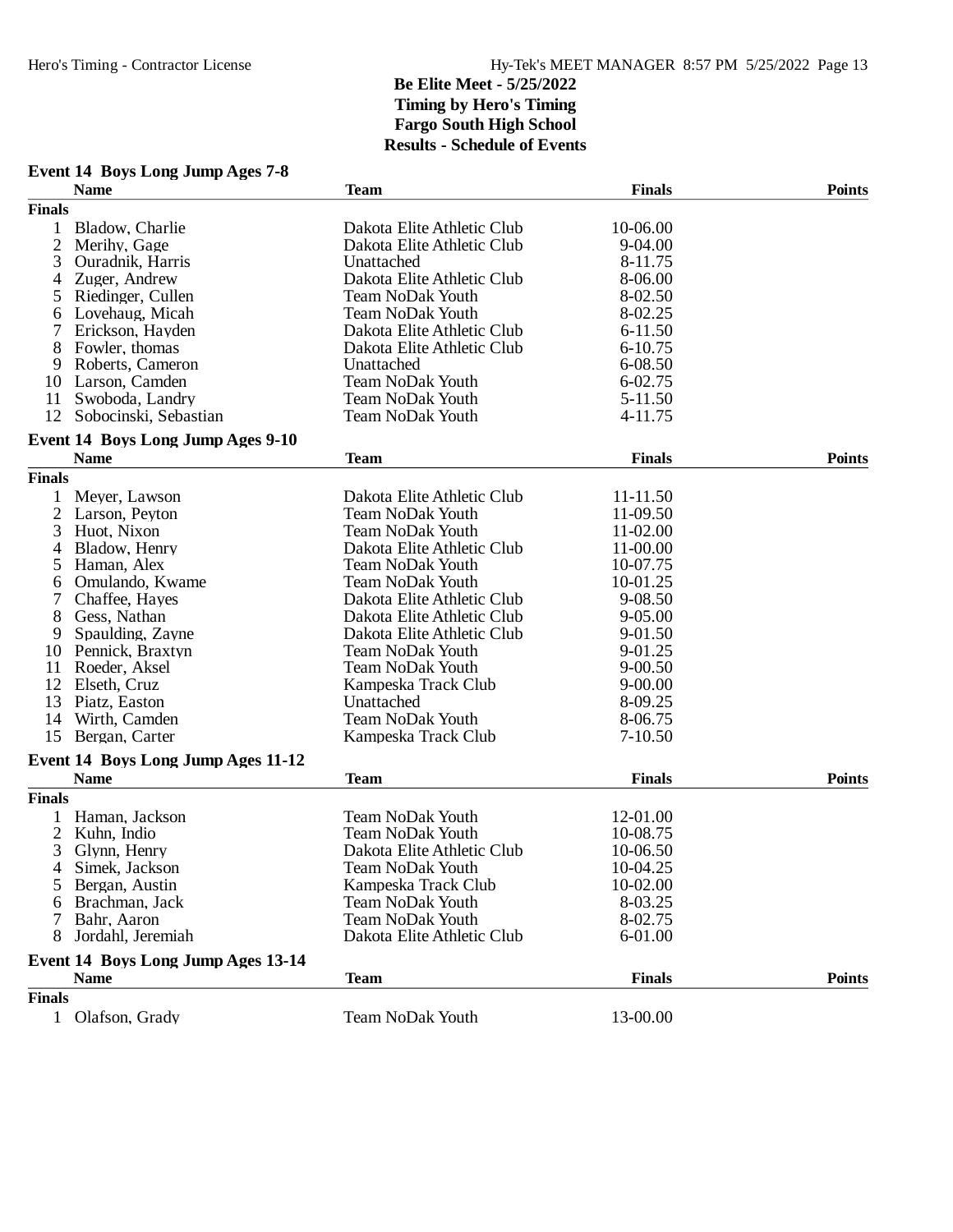| Finals  (Event 14 Boys Long Jump Ages 13-14) |                            |               |               |
|----------------------------------------------|----------------------------|---------------|---------------|
| <b>Name</b>                                  | <b>Team</b>                | <b>Finals</b> | <b>Points</b> |
| Bergan, Logan<br>2                           | Kampeska Track Club        | 12-06.25      |               |
| 3<br>Hennings, Aidan                         | <b>Team NoDak Youth</b>    | 11-02.75      |               |
| Edwards, Kemper<br>4                         | <b>Team NoDak Youth</b>    | $9-10.00$     |               |
| Event 15 Girls High Jump Ages 9-10           |                            |               |               |
| <b>Name</b>                                  | <b>Team</b>                | <b>Finals</b> | <b>Points</b> |
| <b>Finals</b>                                |                            |               |               |
| 1 Wavrin, Claire                             | <b>Team NoDak Youth</b>    | $3 - 00.00$   |               |
| Event 15 Girls High Jump Ages 11-12          |                            |               |               |
| <b>Name</b>                                  | <b>Team</b>                | <b>Finals</b> | <b>Points</b> |
| <b>Finals</b>                                |                            |               |               |
| Berge, Mattea                                | <b>Team NoDak Youth</b>    | $4 - 02.00$   |               |
| 2<br>Triepke, Paisley                        | <b>Team NoDak Youth</b>    | $4 - 00.00$   |               |
| Abeln, Kali<br>3                             | <b>Team NoDak Youth</b>    | $3-10.00$     |               |
| Herrick, Elizabeth<br>4                      | <b>Team NoDak Youth</b>    | $3-10.00$     |               |
|                                              |                            |               |               |
| Harris, Johanna<br>5                         | <b>Team NoDak Youth</b>    | $3-10.00$     |               |
| Laqua, Jocelyn<br>5                          | <b>Team NoDak Youth</b>    | $3-10.00$     |               |
| Larson, Tayla                                | <b>Team NoDak Youth</b>    | 3-08.00       |               |
| Hanson, Merit<br>8                           | Dakota Elite Athletic Club | $3-06.00$     |               |
| 8<br>Zuger, Ellie                            | Dakota Elite Athletic Club | $3-06.00$     |               |
| 8<br>Horner, Rylee                           | <b>Team NoDak Youth</b>    | $3-06.00$     |               |
| Edwards, Bergen<br>11                        | <b>Team NoDak Youth</b>    | $3 - 06.00$   |               |
| 12<br>Liebl. Hannah                          | <b>Team NoDak Youth</b>    | 3-03.00       |               |
| Event 15 Girls High Jump Ages 13-14          |                            |               |               |
| <b>Name</b>                                  | <b>Team</b>                | <b>Finals</b> | <b>Points</b> |
| <b>Finals</b>                                |                            |               |               |
| Welsch, Molly<br>$\mathbf{1}$                | Dakota Elite Athletic Club | $4 - 00.00$   |               |
| Event 16 Boys High Jump Ages 9-10            |                            |               |               |
| <b>Name</b>                                  | <b>Team</b>                | <b>Finals</b> | <b>Points</b> |
| <b>Finals</b>                                |                            |               |               |
| Timmerman, Ethan                             | <b>Team NoDak Youth</b>    | $3 - 06.00$   |               |
| 2 Haman, Alex                                | Team NoDak Youth           | $3-04.00$     |               |
|                                              |                            |               |               |
| Event 16 Boys High Jump Ages 11-12           |                            |               |               |
| <b>Name</b>                                  | <b>Team</b>                | <b>Finals</b> | <b>Points</b> |
| <b>Finals</b>                                |                            |               |               |
| 1 Hollcraft, Dominic                         | Dakota Elite Athletic Club | $4 - 00.00$   |               |
| 2<br>Haman, Jackson                          | <b>Team NoDak Youth</b>    | $3-10.00$     |               |
| Kuhn, Indio<br>3                             | Team NoDak Youth           | $3 - 06.00$   |               |
| Bertolini, William<br>4                      | Dakota Elite Athletic Club | $3 - 06.00$   |               |
| McLagan, Joseph<br>5                         | Dakota Elite Athletic Club | 3-04.00       |               |
| Dickey, Jared<br>6                           | Dakota Elite Athletic Club | $3-02.00$     |               |
| Event 16 Boys High Jump Ages 13-14           |                            |               |               |
| <b>Name</b>                                  | <b>Team</b>                | <b>Finals</b> | <b>Points</b> |
| <b>Finals</b>                                |                            |               |               |
| Bergan, Logan<br>$\mathbf{1}$                | Kampeska Track Club        | 4-00.00       |               |
|                                              |                            |               |               |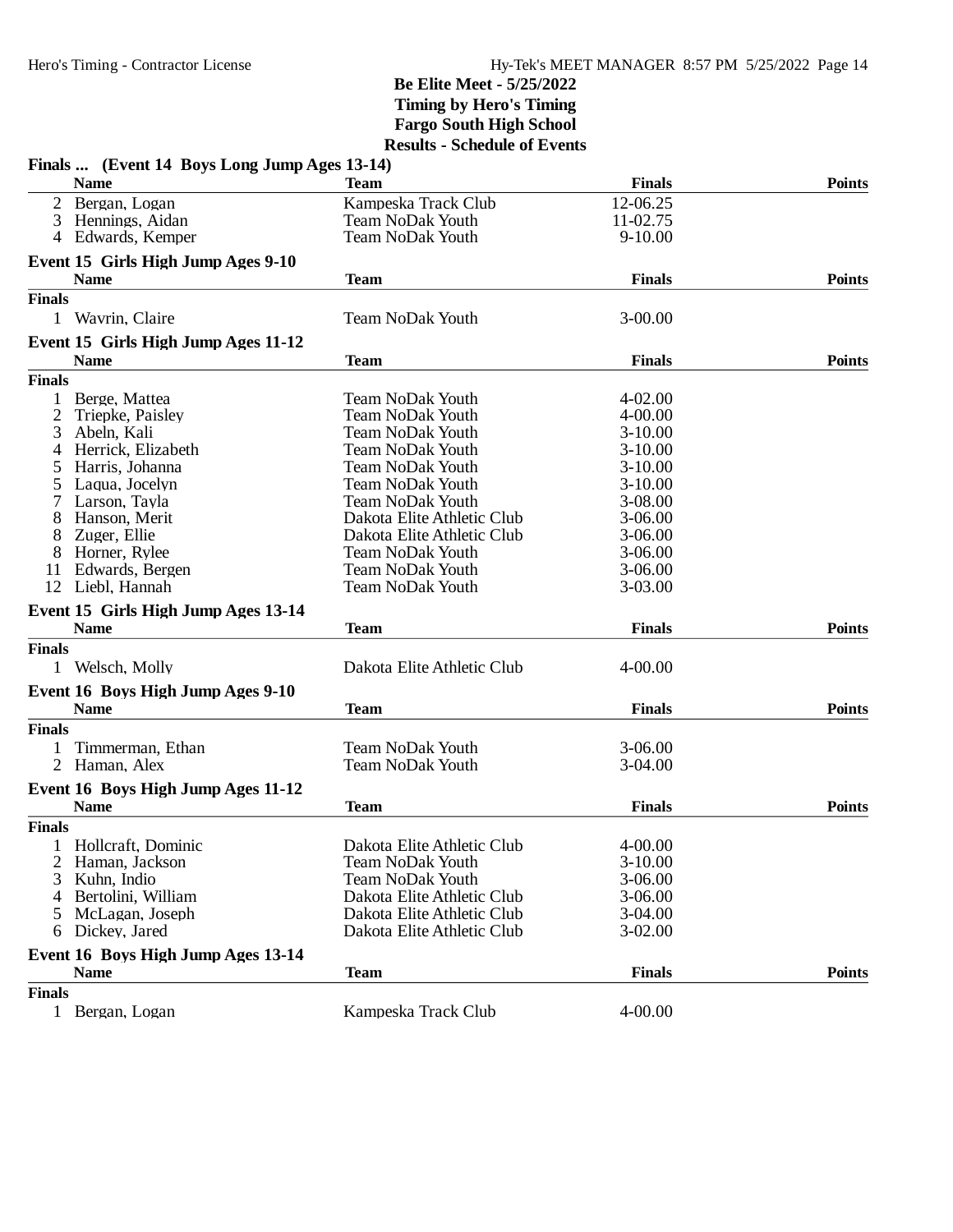| Finals  (Event 16 Boys High Jump Ages 13-14)      |                            |               |               |
|---------------------------------------------------|----------------------------|---------------|---------------|
| <b>Name</b>                                       | <b>Team</b>                | <b>Finals</b> | <b>Points</b> |
| 2 Olafson, Grady                                  | <b>Team NoDak Youth</b>    | 3-08.00       |               |
| 3<br>Hennings, Aidan                              | <b>Team NoDak Youth</b>    | $3-04.00$     |               |
| Event 17 Girls Shot Put Ages 5-6                  |                            |               |               |
| <b>Name</b>                                       | <b>Team</b>                | <b>Finals</b> | <b>Points</b> |
| <b>Finals</b>                                     |                            |               |               |
| 1 Laqua, Hailey                                   | <b>Team NoDak Youth</b>    | 13-05.00      |               |
| 2<br>Donovan, Rey                                 | Dakota Elite Athletic Club | 7-03.00       |               |
|                                                   |                            |               |               |
| Event 17 Girls Shot Put Ages 7-8                  |                            |               |               |
| <b>Name</b>                                       | <b>Team</b>                | <b>Finals</b> | <b>Points</b> |
| <b>Finals</b>                                     |                            |               |               |
| Larson, Ariana                                    | Dakota Elite Athletic Club | 14-06.00      |               |
| 2<br>Roeder, Josie                                | <b>Team NoDak Youth</b>    | 13-05.00      |               |
| 3<br>Warren, Kennedy                              | <b>Team NoDak Youth</b>    | 13-01.00      |               |
| Nordhougen, Morgan<br>4                           | <b>Team NoDak Youth</b>    | 12-07.00      |               |
| Johnson, Devanie<br>5                             | Unattached                 | 9-11.00       |               |
| Olson, Eliza<br>6                                 | Dakota Elite Athletic Club | $4 - 06.00$   |               |
| Event 17 Girls Shot Put Ages 9-10                 |                            |               |               |
| <b>Name</b>                                       | <b>Team</b>                | <b>Finals</b> | <b>Points</b> |
| <b>Finals</b>                                     |                            |               |               |
| Wavrin, Claire                                    | <b>Team NoDak Youth</b>    | 14-10.00      |               |
| 2<br>Foss, Sienna                                 | Dakota Elite Athletic Club | 13-08.00      |               |
| 3<br>Laqua, Anika                                 | <b>Team NoDak Youth</b>    | 13-07.00      |               |
| Blair, Nora                                       | <b>Team NoDak Youth</b>    | 13-06.00      |               |
| 4                                                 |                            |               |               |
| Severson, Marren<br>5                             | <b>Team NoDak Youth</b>    | 13-04.00      |               |
| Jordahl, Kalliope<br>6                            | Dakota Elite Athletic Club | 11-06.00      |               |
| Johnson, Cambri<br>7                              | Dakota Elite Athletic Club | 9-08.00       |               |
| 8<br>Blair, Ellie                                 | <b>Team NoDak Youth</b>    | 7-09.00       |               |
| Event 17 Girls Shot Put Ages 11-12                |                            |               |               |
| <b>Name</b>                                       | <b>Team</b>                | <b>Finals</b> | <b>Points</b> |
| <b>Finals</b>                                     |                            |               |               |
| Corr, Brighe                                      | Dakota Elite Athletic Club | 23-05.00      |               |
| $\overline{c}$<br>Simek, Gianna                   | <b>Team NoDak Youth</b>    | 23-04.00      |               |
| 3<br>Larson, Addison                              | <b>Team NoDak Youth</b>    | 23-01.00      |               |
| Peterson, Braelyn<br>4                            | <b>Team NoDak Youth</b>    | 20-05.00      |               |
| Endreson, Tenley                                  | Team NoDak Youth           | 20-02.00      |               |
| Edwards, Bergen<br>6                              | <b>Team NoDak Youth</b>    | 19-07.00      |               |
| 7 Koedam, Molly                                   | <b>Team NoDak Youth</b>    | 11-10.00      |               |
|                                                   |                            |               |               |
| Event 17 Girls Shot Put Ages 13-14<br><b>Name</b> | <b>Team</b>                | <b>Finals</b> | <b>Points</b> |
| <b>Finals</b>                                     |                            |               |               |
|                                                   | Kampeska Track Club        | 28-05.00      |               |
| Reppe, Kira<br>1                                  |                            |               |               |
| Roberts, Sophia<br>2                              | Kampeska Track Club        | 22-09.50      |               |
| 3<br>Riedinger, Lucia                             | <b>Team NoDak Youth</b>    | 21-06.00      |               |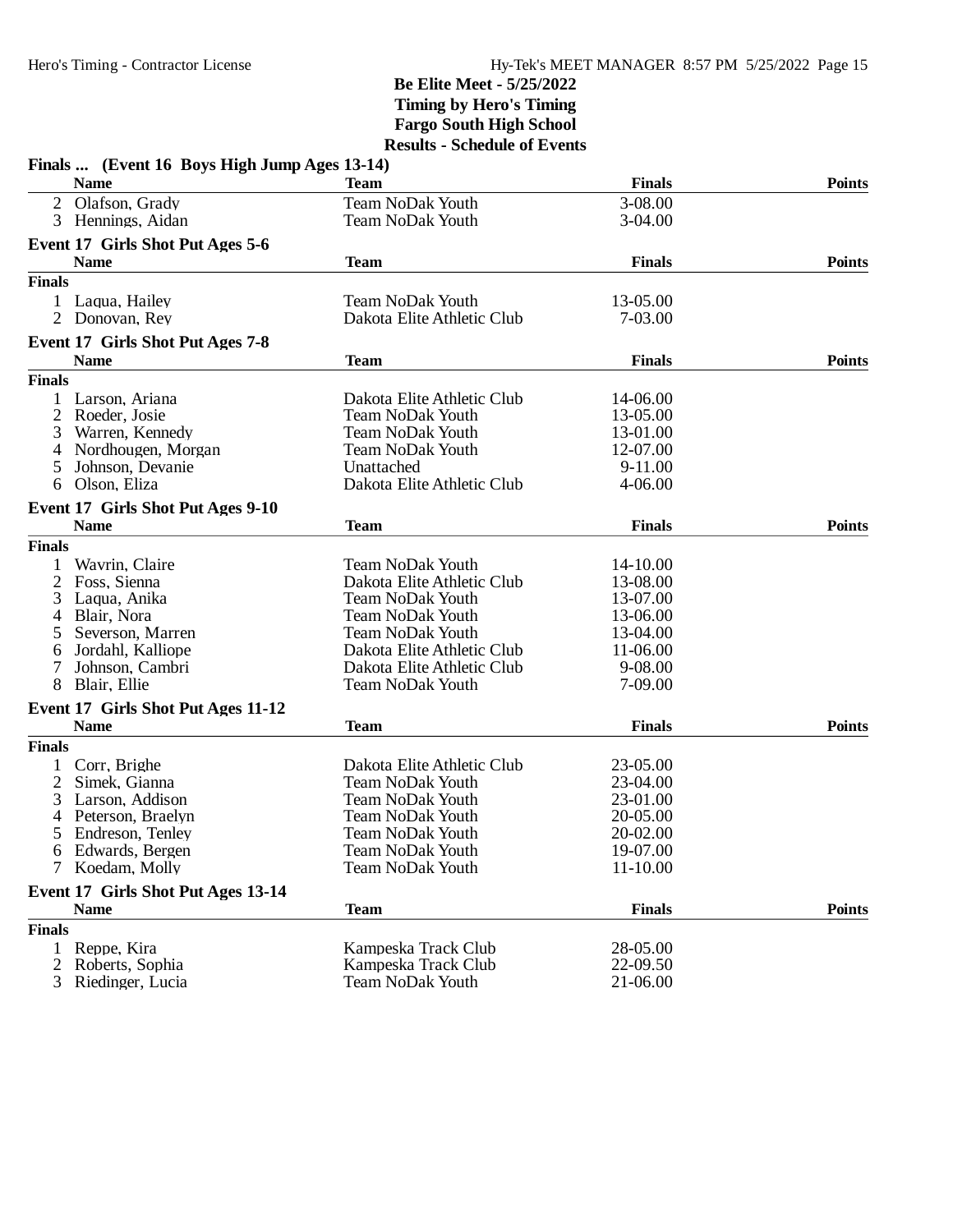#### **Event 18 Boys Shot Put Ages 5-6**

|                | <b>Name</b>                                  | <b>Team</b>                | <b>Finals</b> | <b>Points</b> |
|----------------|----------------------------------------------|----------------------------|---------------|---------------|
| <b>Finals</b>  |                                              |                            |               |               |
|                | Kaldor, Brock                                | Unattached                 | 11-00.00      |               |
| 2              | Aakre, Isaac                                 | Unattached                 | 10-01.00      |               |
| 3              | Olson, Ryker                                 | Dakota Elite Athletic Club | 3-07.00       |               |
|                | Johnson, Birk                                | Unattached                 | <b>ND</b>     |               |
| $---$          | Johnson, Caden                               | Dakota Elite Athletic Club | <b>ND</b>     |               |
|                | <b>Event 18 Boys Shot Put Ages 7-8</b>       |                            |               |               |
|                | <b>Name</b>                                  | <b>Team</b>                | <b>Finals</b> | <b>Points</b> |
| <b>Finals</b>  |                                              |                            |               |               |
| 1              | Olafson, Drew                                | Team NoDak Youth           | 14-00.00      |               |
| 2              | Sobocinski, Sebastian                        | <b>Team NoDak Youth</b>    | 6-03.00       |               |
| 3              | Bell, Judah                                  | <b>Team NoDak Youth</b>    | 5-08.00       |               |
|                | Event 18 Boys Shot Put Ages 11-12            |                            |               |               |
|                | <b>Name</b>                                  | <b>Team</b>                | <b>Finals</b> | <b>Points</b> |
| <b>Finals</b>  |                                              |                            |               |               |
| 1              | Simek, Jackson                               | Team NoDak Youth           | 26-05.50      |               |
| 2              | Hollcraft, Dominic                           | Dakota Elite Athletic Club | 21-07.00      |               |
| 3              | Stach, Liam                                  | Dakota Elite Athletic Club | 12-07.00      |               |
| $\overline{4}$ | McLagan, Joseph                              | Dakota Elite Athletic Club | 10-10.00      |               |
|                | Event 18 Boys Shot Put Ages 13-14            |                            |               |               |
|                | <b>Name</b>                                  | <b>Team</b>                | <b>Finals</b> | <b>Points</b> |
| <b>Finals</b>  |                                              |                            |               |               |
|                | 1 Iverson, Alex                              | <b>Team NoDak Youth</b>    | 25-02.00      |               |
|                | Event 19 Girls Javelin Throw Ages 5-6        |                            |               |               |
|                | <b>Name</b>                                  | <b>Team</b>                | <b>Finals</b> | <b>Points</b> |
| <b>Finals</b>  |                                              |                            |               |               |
|                | Bladow, Eleanor                              | Dakota Elite Athletic Club | $8-10$        |               |
|                | 2 Donovan, Rey                               | Dakota Elite Athletic Club | $8 - 08$      |               |
|                | <b>Event 19 Girls Javelin Throw Ages 7-8</b> |                            |               |               |
|                | <b>Name</b>                                  | <b>Team</b>                | <b>Finals</b> | <b>Points</b> |
| <b>Finals</b>  |                                              |                            |               |               |
|                | Nordhougen, Morgan                           | <b>Team NoDak Youth</b>    | $35-00$       |               |
|                | 2 Foss, Sierra                               | Dakota Elite Athletic Club | $30 - 01$     |               |
| 3              | Larson, Ariana                               | Dakota Elite Athletic Club | 28-06         |               |
|                | 4 Foerster, Elsa                             | Dakota Elite Athletic Club | 19-06         |               |
|                | Event 19 Girls Javelin Throw Ages 9-10       |                            |               |               |
|                | <b>Name</b>                                  | <b>Team</b>                | <b>Finals</b> | <b>Points</b> |
| <b>Finals</b>  |                                              |                            |               |               |
| 1              | Edwards, Maylen                              | <b>Team NoDak Youth</b>    | 58-11         |               |
| 2              | Wilcox, Quinnley                             | <b>Team NoDak Youth</b>    | $40 - 04$     |               |
| 3              | Netland, Elyse                               | <b>Team NoDak Youth</b>    | 37-07         |               |
| 4              | Kuhn, Luca                                   | <b>Team NoDak Youth</b>    | 35-09         |               |
| 5              | Sobocinski, Stella                           | <b>Team NoDak Youth</b>    | $31 - 02$     |               |
| 6              | Braunagel, Tenley                            | <b>Team NoDak Youth</b>    | $31 - 00$     |               |
|                |                                              |                            |               |               |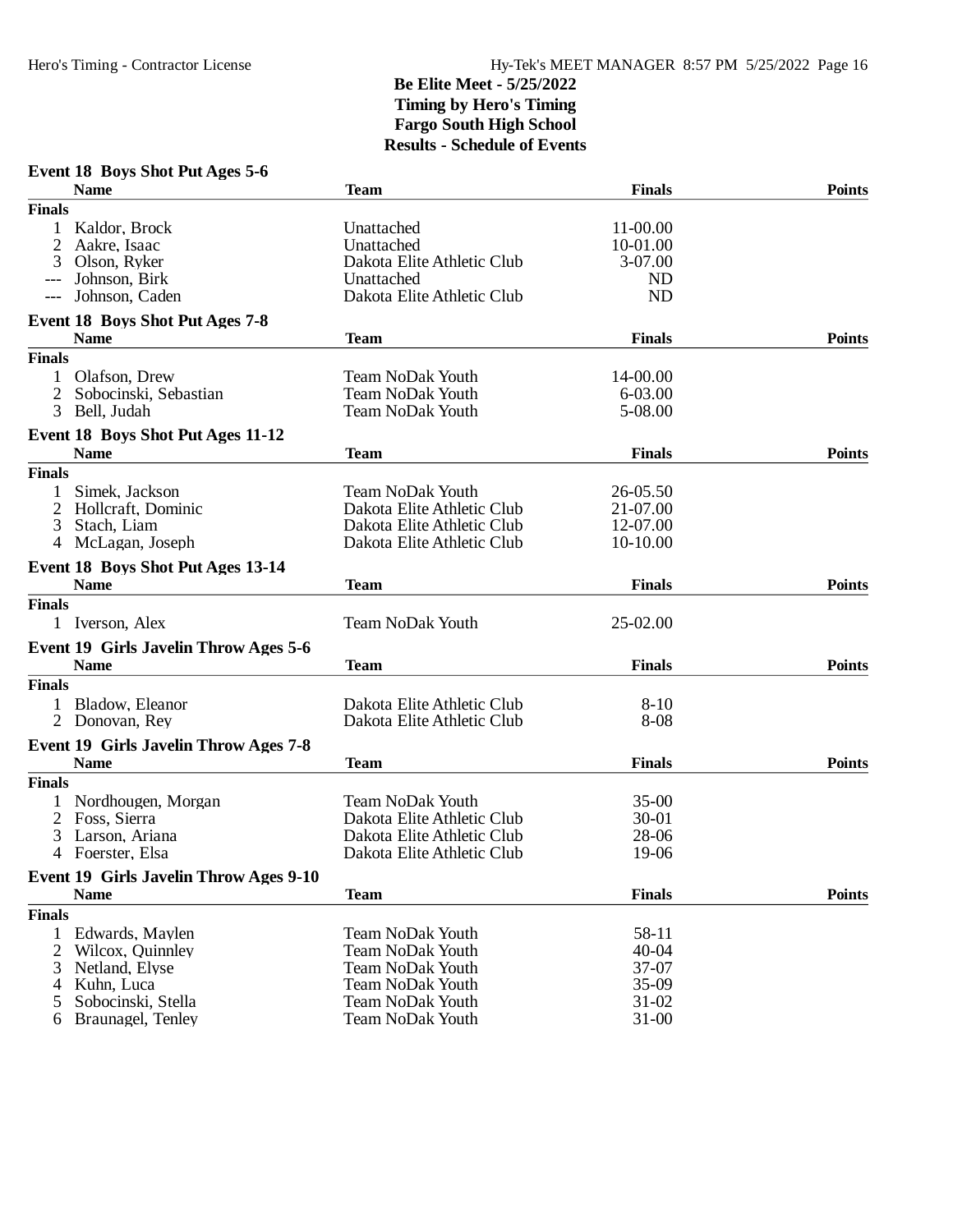| Finals  (Event 19 Girls Javelin Throw Ages 9-10)           |                            |               |               |
|------------------------------------------------------------|----------------------------|---------------|---------------|
| <b>Name</b>                                                | <b>Team</b>                | <b>Finals</b> | <b>Points</b> |
| $\tau$<br>Meng, Willow                                     | <b>Team NoDak Youth</b>    | 30-08         |               |
| Foss, Sienna<br>8                                          | Dakota Elite Athletic Club | 29-02         |               |
| 9<br>Blair, Nora                                           | <b>Team NoDak Youth</b>    | 26-08         |               |
| Wavrin, Claire<br>10                                       | Team NoDak Youth           | $26 - 05$     |               |
| Nordhougen, Tatum<br>11                                    | <b>Team NoDak Youth</b>    | 24-08         |               |
| 12<br>Bell, Deja                                           | <b>Team NoDak Youth</b>    | $21 - 00$     |               |
| Event 19 Girls Javelin Throw Ages 11-12                    |                            |               |               |
| <b>Name</b>                                                | <b>Team</b>                | <b>Finals</b> | <b>Points</b> |
| <b>Finals</b>                                              |                            |               |               |
| Larson, Addison<br>1                                       | <b>Team NoDak Youth</b>    | 58-08         |               |
| 2<br>Triepke, Paisley                                      | <b>Team NoDak Youth</b>    | $47 - 10$     |               |
| 3<br>Berge, Mattea                                         | Team NoDak Youth           | 47-07         |               |
| Peterson, Braelyn<br>4                                     | <b>Team NoDak Youth</b>    | $42 - 01$     |               |
| Peterson, Camryn<br>5                                      | <b>Team NoDak Youth</b>    | 34-07         |               |
| Endreson, Tenley<br>6                                      | <b>Team NoDak Youth</b>    | $31 - 10$     |               |
| 7<br>Simek, Gianna                                         | <b>Team NoDak Youth</b>    | 28-00         |               |
| 8<br>Harris, Johanna                                       | <b>Team NoDak Youth</b>    | $27-11$       |               |
| Koedam, Molly<br>9                                         | Team NoDak Youth           | 24-08         |               |
| <b>Event 19 Girls Javelin Throw Ages 13-14</b>             |                            |               |               |
| <b>Name</b>                                                | <b>Team</b>                | <b>Finals</b> | <b>Points</b> |
| <b>Finals</b>                                              |                            |               |               |
| 1 Reppe, Kira                                              | Kampeska Track Club        | 55-00         |               |
| 2 Roberts, Sophia                                          |                            | 39-04         |               |
|                                                            | Kampeska Track Club        |               |               |
| <b>Event 20 Boys Javelin Throw Ages 5-6</b><br><b>Name</b> | <b>Team</b>                | <b>Finals</b> | <b>Points</b> |
| <b>Finals</b>                                              |                            |               |               |
|                                                            |                            |               |               |
| Heitkamp, Walter<br>1                                      | Dakota Elite Athletic Club | $23-06$       |               |
| 2<br>Wirth, Logan                                          | <b>Team NoDak Youth</b>    | 20-07         |               |
| Dickey, Heath<br>3                                         | Dakota Elite Athletic Club | 20-07         |               |
| 4<br>Foss, Shea                                            | Dakota Elite Athletic Club | $17-00$       |               |
| 5<br>Aakre, Isaac                                          | Unattached                 | 16-04         |               |
| <b>Event 20 Boys Javelin Throw Ages 7-8</b>                |                            |               |               |
| <b>Name</b>                                                | <b>Team</b>                | <b>Finals</b> | <b>Points</b> |
| <b>Finals</b>                                              |                            |               |               |
| 1 Bladow, Charlie                                          | Dakota Elite Athletic Club | 40-09         |               |
| Dickey, Weston                                             | Dakota Elite Athletic Club | 31-06         |               |
| 3<br>Olafson, Drew                                         | <b>Team NoDak Youth</b>    | 28-06         |               |
| Coulter, Aiden<br>4                                        | <b>Team NoDak Youth</b>    | $24 - 10$     |               |
| Larson, Camden<br>5.                                       | <b>Team NoDak Youth</b>    | 22-09         |               |
| 6 Bell, Judah                                              | <b>Team NoDak Youth</b>    | 14-08         |               |
| <b>Event 20 Boys Javelin Throw Ages 9-10</b>               |                            |               |               |
| <b>Name</b>                                                | <b>Team</b>                | <b>Finals</b> | <b>Points</b> |
| <b>Finals</b>                                              |                            |               |               |
| 1<br>Wirth, Camden                                         | <b>Team NoDak Youth</b>    | 49-09         |               |
| 2 Bladow, Henry                                            | Dakota Elite Athletic Club | $43 - 10$     |               |